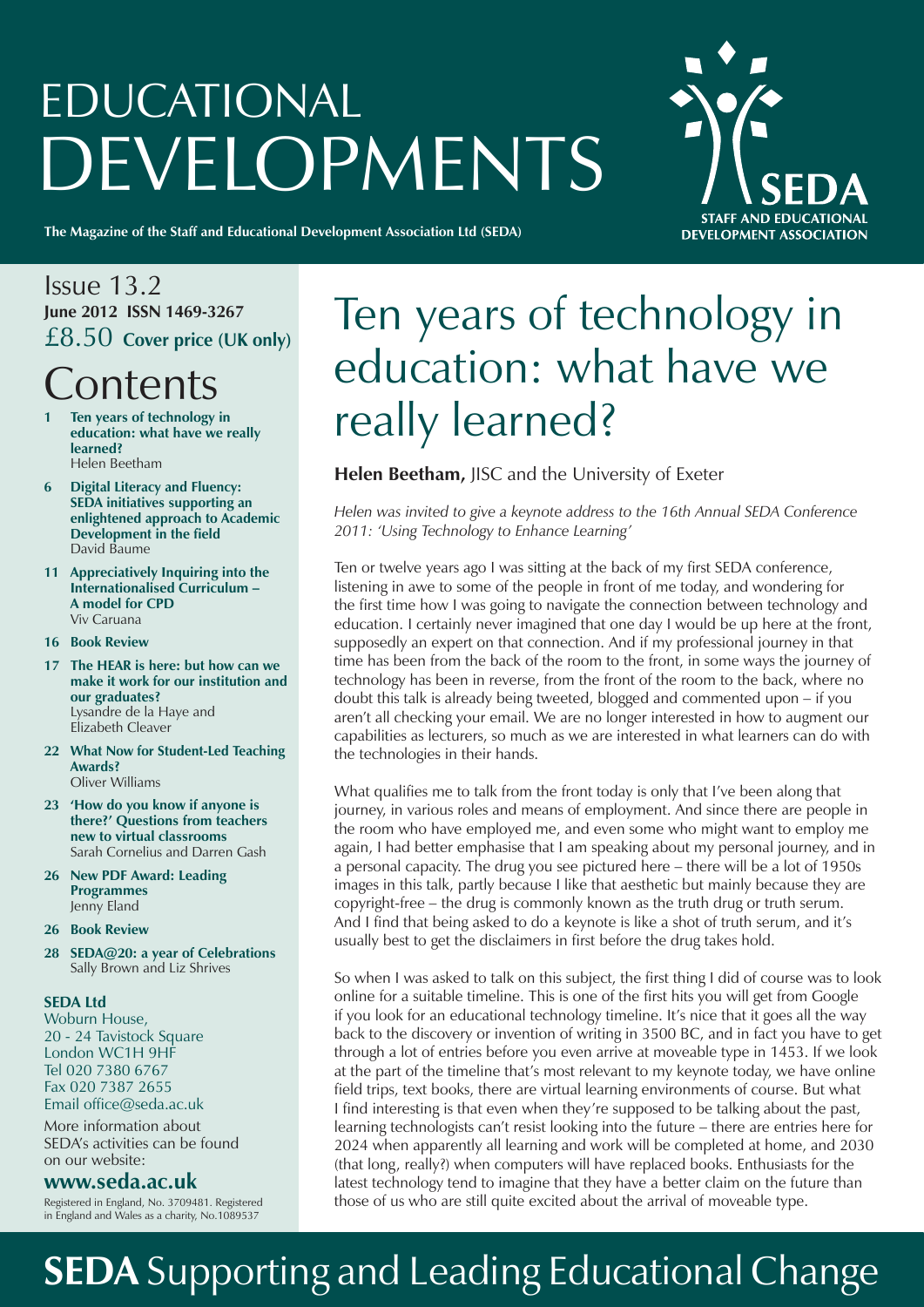## EDUCATIONAL DEVELOPMENTS **The Magazine of SEDA**

## Issue 13.2 2012

## Editorial Committee

**Dr Vivienne Caruana** Leeds Metropolitan University

**Dr Helen Gale** University of Wolverhampton

**Elizabeth Grant** University College London

**Debby McVitty** National Union of Students

**Steve Outram** The Higher Education Academy

**Anne Oxley** Independent Educational Consultant

**Dr David Ross** University of the West of Scotland

**Professor Lorraine Stefani FSEDA** Auckland University, NZ

**Professor James Wisdom** Higher Education Consultant

## 2012 (Vol.13) **Annual Subscription Rates**

Individual subscriptions are £34 sterling per year (4 issues) within the UK. Overseas subscribers should add £5 sterling postage and packing for delivery within the EU or £8 sterling for the rest of the world.

Packs of 10 copies (each copy containing 4 issues) are available for £260 sterling.

All orders should be sent to the SEDA Office, either with payment or official order.

NB SEDA members automatically receive copies of *Educational Developments.*

Stories about technology have always been stories about the future. And I'm interested in the history of the future, or the history of the stories we tell about the future. For example, in the 1950s, futurists could imagine mind-to-mind communication and airborne railways *–* I don't think we have those yet, do we? They are more than 50 years behind schedule. But they could not imagine profound changes in the relationships between men and women. That should alert us to the kind of things that can get ignored when stories about technology dominate our vision of the future.

Here are some of the stories about the future I have heard in the last twelve years of working in educational technology. And let's be clear, I really like these stories. They have been powerful stories – allowing us to question existing ideas and practices in education – because stories are not only powerful because they are true:

- Technology will make learning more interactive
- Technology will make learning more personal
- Technology will make learning more engaging
- Technology will make learning more collaborative
- Technology will make you more productive as a learner/teacher
- Technology will undo all the effects of educational disadvantage.

There is also a strong democratic impulse behind many of the stories that have been told about technology. For example, here is the DfES in 2003:

*'E-learning is important because it can contribute to all the government's objectives for education – to raising standards, improving quality, removing barriers to learning, and, ultimately, ensuring that every learner achieves their full potential.'* (DfES, 2003)

And who would not want to buy into a future in which all learners achieve their full potential, a story about the future as tantalising at that?

But I think there is also a dangerous technological determinism at work here that as educators we must resist. Learners learn, teachers teach, the interaction is a profoundly human one – perhaps one of the most profoundly human relationships we know. All animals learn, but only social animals teach, and only human beings seem to have such strong, intrinsic impulses towards the learning of the other. Technologies are designed human artefacts, that also have designs on us as users, and whether they are designed for learning or adopted for learning, it is how they enter into those relationships that matters and not what they are capable of in themselves.

So technology is a story about the future, about one imagined future in which this designed object will have its use, will help its users to a better life. In a quieter and less insistent way, perhaps, education is also a story about the future, about the kinds of futures learners will need to be prepared for, and of how they can be successful there. And we can be equally determinist in our imaginings. I'd like to suggest that societies invest in formal education to the extent that they expect the younger generation to face a different kind of life from the generation before. When things change very little, people learn fine through imitation, observation and enculturation, perhaps various forms of informal apprenticeship. In Western Europe, formal education really got going during the Reformation, and public formal education at the start of the industrial revolution. Mechanical print, and its capacity to spread ideas quickly, was of course the key technology.

The curriculum may be something we offer students as proof against the future – and perhaps to shore up our own anxieties about uncertainty and change. Or it may be how we help students become more resilient in the face of a range of possible futures. By the way, those two options have quite profound implications for the kind of experiences we would want students to have.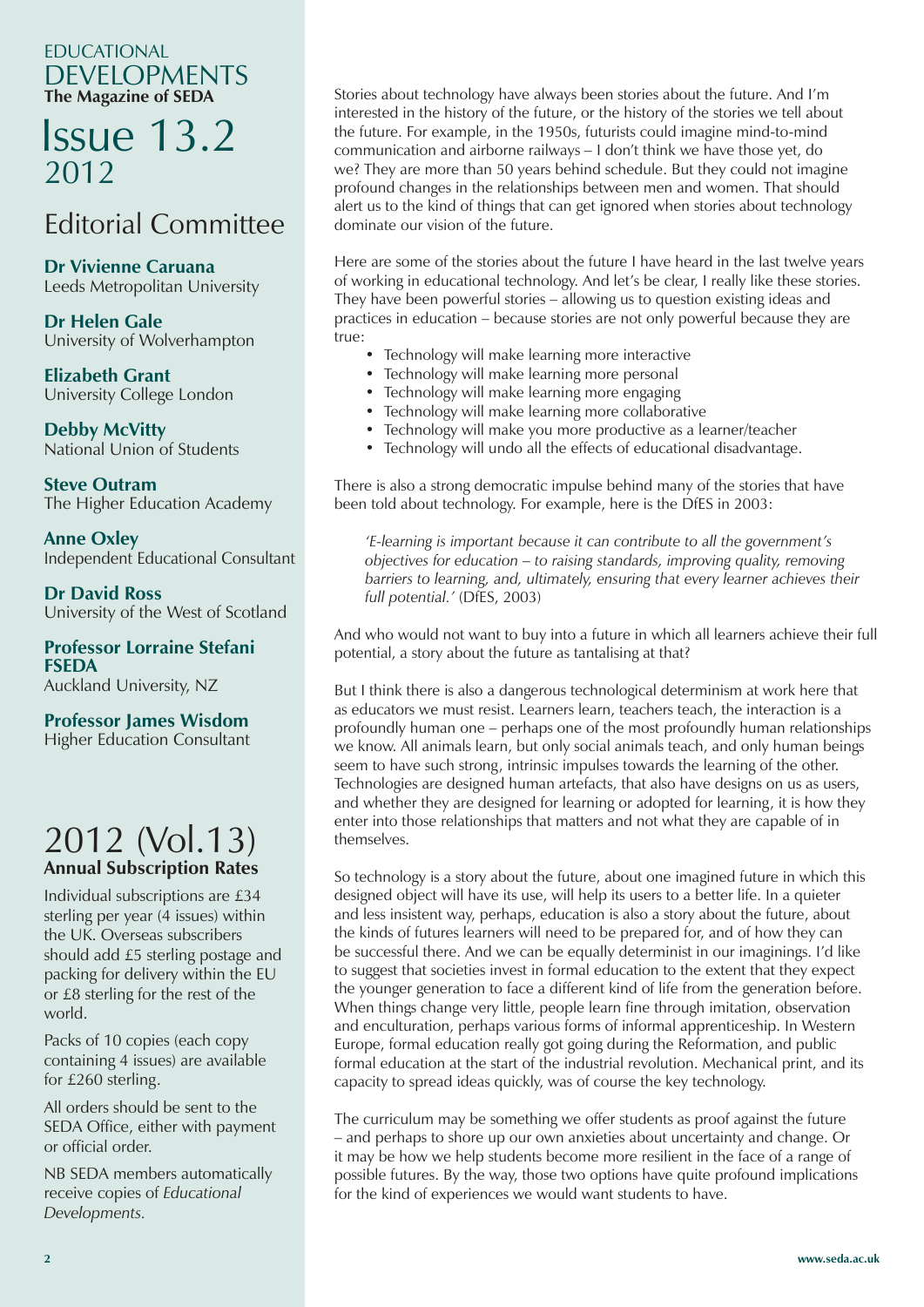So if technology is a story about the future – and the kind of uses we might have for it – and education is a story about the future – and the kind of capabilities that might be needed there – what story has e-learning or technology-enhanced learning been telling about the future?







 talk, the story of the future told through the lens of centrally You may be relieved to see here (Figure 1) the kind of timeline you were probably expecting at the start of my funded initiatives in UK HE, many of which I have been lucky enough to be involved in. As you progress through those years you will notice a number of changes in how the future is imagined. First of all, from individual computers to networks, to environments in which technology is ubiquitously and seamlessly integrated. Computer technology is not located in time and place, it is endemic; it is implicated in everything we do. The focus has moved, as I said earlier, from teachers to learners and especially the technologies they have in their hands.

And the scale and significance of TEL has expanded exponentially. In my introduction to this talk I described the pioneers and geeks and mavericks that we used to work with twelve years ago – I was one of them. People would turn up with a strange new device in their hands, full of wonder at what it might do for their teaching. Now those people head up large departments and services and research initiatives – in some cases they lead whole Universities – and the Universities themselves have been profoundly changed by the strange devices, which are themselves expanded to the scale of institutional business systems and whole environments in which the business of academic life goes on. None of the core business of a university – teaching, learning research, public communication of knowledge, administration – can be carried on without computer systems. Even if a University aspired for some reason to exist entirely outside of the digital age, the meaning of that University would be determined by the digital opportunities that exist, by the ubiquity of the digital in every other place of study. Let's pause for a minute to consider how the availability of learning technology transforms what it means to be a University.

The educational developer in me wants to get out the post-it notes at this point, but I will refrain. Some of the things you might have thought about are on this slide: global reach – borderless participation – international branding – more contractual relationships with students – profound changes in what the University invests in and how it manifests its value – core business processes designed around learner and course-related information – competition from diverse other providers – Universities no longer being the undisputed or even the main site of valued knowledge in society.

Here is an image of the Bodleian library at Oxford – apparently a bastion of tradition. Here is an alternative image of a University – the OERu. It relies on free content developed by other universities which have the cultural and fiscal capital to do so – universities like Oxford, which, through OpenSpires and other projects, has for several years been releasing its teaching materials openly to the world, in digital form. At the moment accreditation at the OERu university is through its partner institutions such as Athabasca in Canada. But a more radical model may well emerge from within the OERu foundation in which open accreditation frameworks and standards allow students simply to map OER learning outcomes to the competencies that they want to demonstrate.

In fact students who can afford it continue to vote with their feet for the space, place and time that is a 'traditional' university experience – enhanced by technology, of course. Technology-based vs. technology-enhanced may be one of the criteria along which our universities will distinguish themselves in the stratification that is surely coming.

But no university, however traditional, remains untouched, if only because for its students, TEL is always and ever-presently an option. The technology is in their hands – the learning is out there – the meaning of the University cannot be the same.

Something I wrote back in 2007, which I still think we are struggling to fully appreciate: 'we are not rethinking some part or aspect of learning, we are rethinking all of learning in these new digital contexts' (Beetham, 2007).

Now this is by way of a spoiler alert. I asked the twitterverse last night what SEDA folks would think if I introduced some politics this morning, and I had several tweets back along the lines of 'you can't be too political for us!' But for those of you who don't want politics mixed into conference keynotes – or only the kind of politics that masquerades as something else (good business sense for example) – well, you can look away now. Everything will be happily on message again in a few minutes time.

My personal belief is that, if digital technology is systemic in the ways I have described, then it is also implicated in the crisis of legitimacy of public higher education that we witness at the present time. I mean that in quite specific ways. We should not forget that it was the last government that tied technology in higher education securely to a change in the meaning and purpose of that education, putting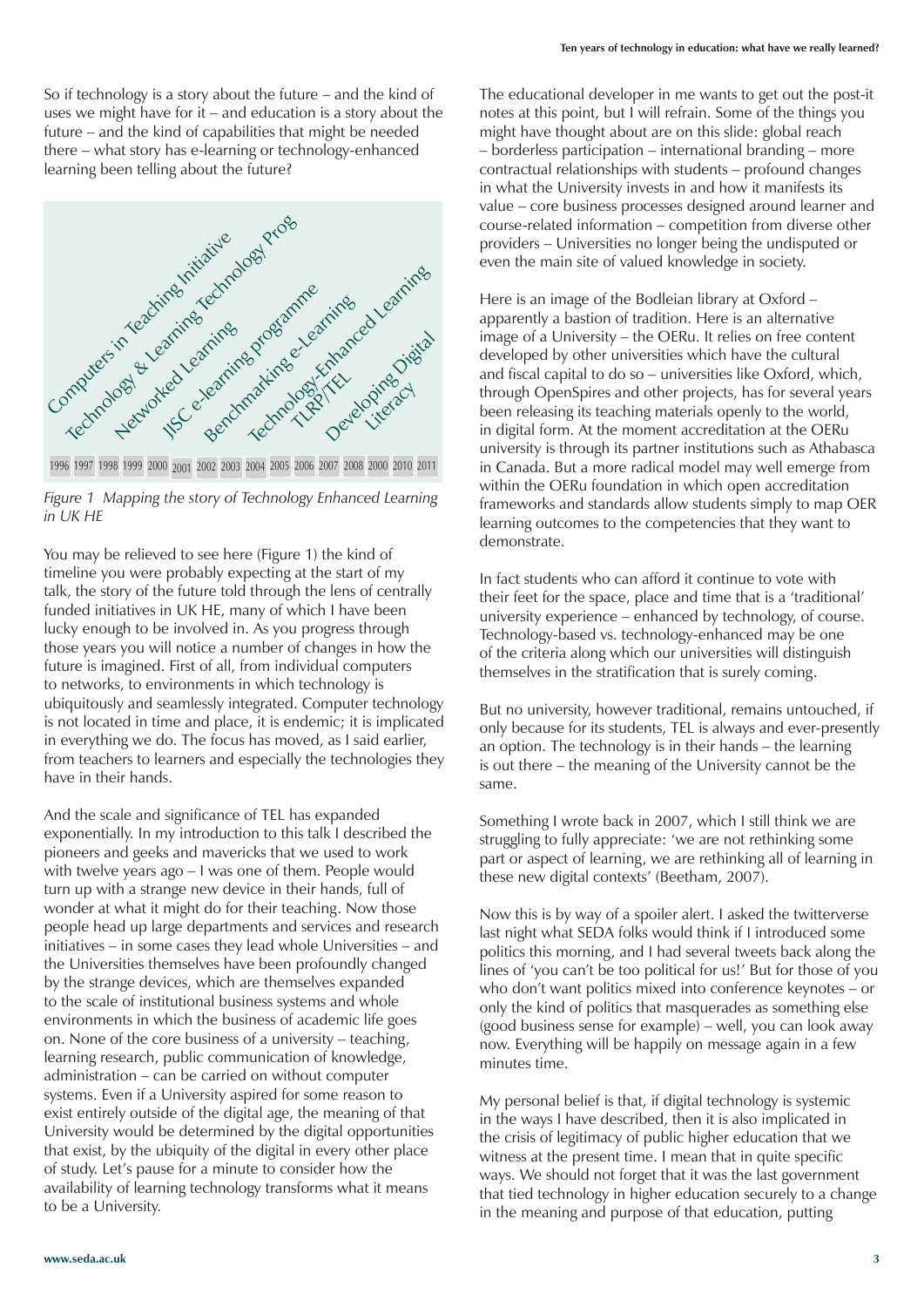universities in with business and 'innovation' and describing its aim as 'higher level skills for the knowledge economy'. A government that saw technology-based services as ushering in 'a consumer revolution for students' at the same time as they asked students to begin paying like customers for the privilege. By the way, for a trenchant critique of the reality of the 'knowledge economy', I strongly recommend reports commissioned by the 'Beyond Current Horizons' project, and summarised in this interview with Keri Facer: http:// www.jisc.ac.uk/news/stories/2010/11/podcast116kerifacer. aspx.

While I'm not arguing that technology itself is a force acting in any one political direction, I do want to draw attention to the fact that, although it can enhance access and opportunity, it has been co-opted for other agenda. For a more managerial approach to the core activities of our institutions, for example, because it allows for better surveillance and rational planning. For a shift towards evidence-based, benchmarked, and then standardised practices, simply because computer systems record and manage information in standardised ways. What is lost, I wonder, when practices are valued only insofar as they can be digitised, compared, normativised and assessed? As I have said, digital technology and technologists have been at least complicit in the discourse of consumer benefit and the delivery of educational services as the highest purpose of our sector. In telling hopeful stories about the technological future, we must not ignore the educational crisis in front of us, or pretend that technology is a panacea for bad politics, inequality of opportunity, or diminished resources.

OK, it is safe to come out now. Because, of course, I do also want to talk about the hopeful signs that I see emerging from the proliferation of technologies and networks in education. Any of these could be a conference in itself. For my part, I am wedded to the view that computer technologies are revolutionary, as writing or moveable type were revolutionary. They are the products of our extraordinary human ingenuity, and they have the potential to revolutionise human practices in specific ways. Some of the specific opportunities arise from:

- the sheer speed, scale and interconnectedness of computer operations
- new ways of capturing experiences, in rich media and in immediate context
- leading to new forms of public and private memory
- a democratisation of access to knowledge, through its cheap or free reproduction and sharing
- a blurring of the boundaries between information and communication
- 'the power of the crowd' emergent properties of highly interconnected groups.

Just one of these opportunities was summed up for me by a PhD student in English studies, who is an intern on a project I am managing at the University of Exeter. She described how she took the entire published works of a particular English poet into an archive with her, on her laptop. She was allocated just a few hours to look at the originals. When she

found a particular change he had made in drafting a poem, she was able almost instantly to trace the new image across the rest of his work, written before and since. That search, she said, 'would have been my whole PhD, 20 years ago'. I have picked out three hopeful stories to tell, in the remainder of my talk:

- The new means of knowledge production: open content and open educational practices
- The new critical being: digital literacy beyond ECDL
- Education/al/development for an uncertain future.

### **Open content and open educational practices**

I have written recently about open educational resources as being a symptom of a wider set of open practices in education, for example:

- Using public/open content in teaching contexts
- Releasing and reusing open research data
- Open publication
- Supporting public access to knowledge
- Using open source tools in education
- Open peer comment and review.

You can see this wealth of practices encompassed in the Capetown Declaration on Open Content – what a wonderfully 19th-century idea, to publish a Declaration! It says:

*'We encourage educators and learners to actively participate in the emerging open education movement... creating, using, adapting and improving open educational resources; embracing educational practices built around collaboration, discovery and the creation of knowledge; and inviting peers and colleagues to get involved.'*

There is the potential here for universities to re-situate themselves – as the University Presses allowed them to do in the 19th century – as sites for the generation and distribution of public knowledge. Many so-called 'open' educational practices and values are in fact simply extensions of academic practices and values into a space of digital knowledge production. The scale of public access to the internet allows these values and practices to be shared on a much wider scale even than print.

Humbox is for me an excellent example of a community of academics sharing openly, committing themselves not only to publication but to commenting on, reviewing and enriching the resources of others.

However, open content is really only open to those who already have both the digital and the educational capital to use it. For me the OER movement has its exact counterpart in the movement towards greater digital literacy.

### **The new critical being: digital literacy beyond ECDL**

Digital literacy is of course not only the province of Universities. At European level it is declared a human right, along with text literacy, numeracy, and other foundational capabilities without which an individual is deprived of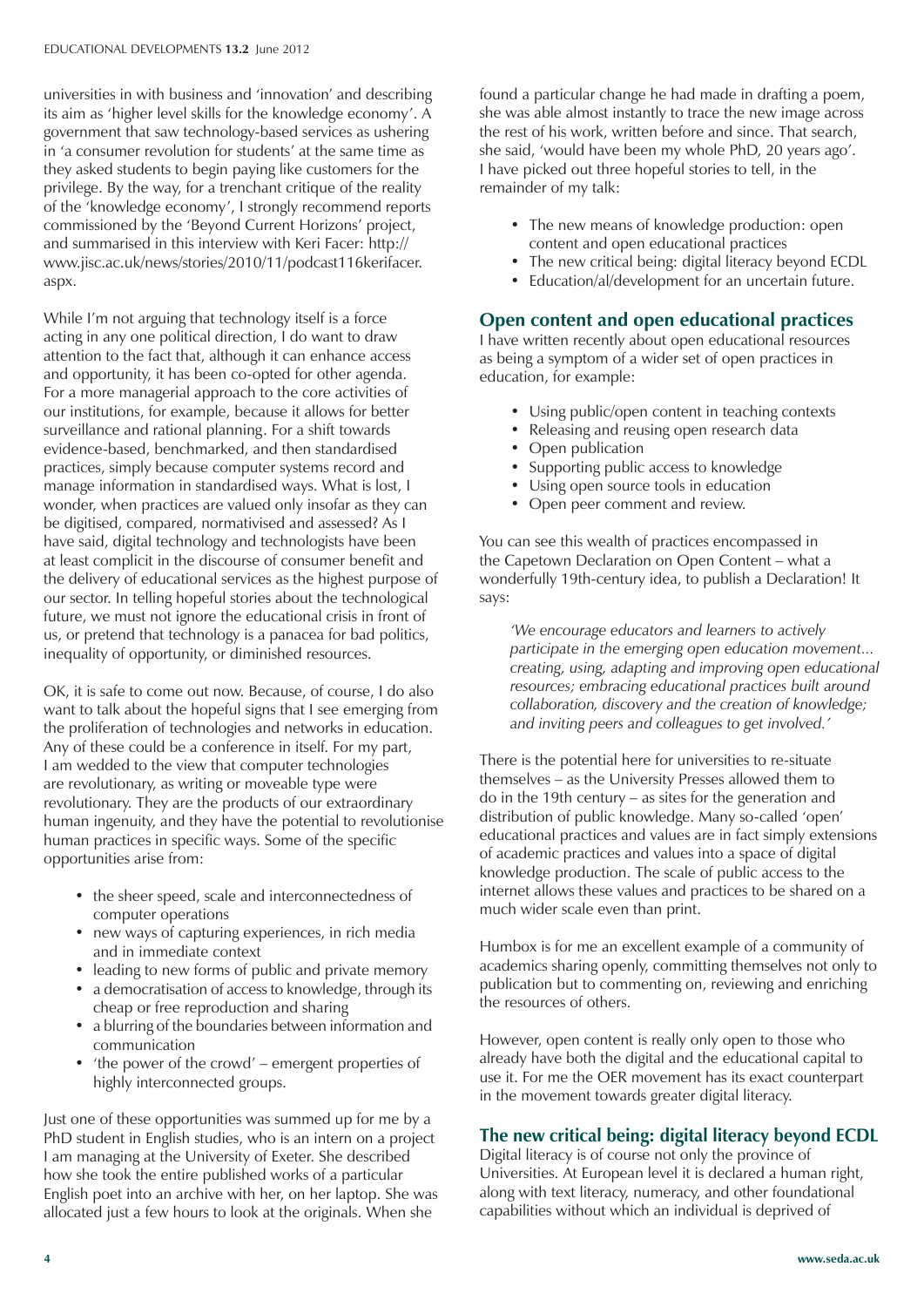many lifelong, lifewide benefits. The European Computer Driving Licence did good work of defining what some of the basic skills might be. But Universities must have a role to play beyond catching up those who have not developed the basics in other ways. It must be to do with developing advanced and specialised capabilities, developing individuals who will thrive in different professions and subject specialisms and niches of the digital age. And it must have to do with those attitudes we as educational developers have always strived for: critical, reflective attitudes to knowledge; the capacity to create and innovate rather than simply to consume and replicate; and a self-conscious responsibility for the development of oneself and others.

Those capabilities are even becoming enshrined in graduate attribute statements, institutionally sanctioned ideals of what it means to have a successful higher education experience. For example:

- *• a confident, agile adopter of a range of technologies for personal, academic and professional use*  (Oxford Brookes University)
- *• our graduates will be confident users of advanced technologies; they will lead others, challenging convention by exploiting the rich sources of connectivity digital working allows* (Wolverhampton University)
- *• to be effective global citizens and interact in a networked society* (Leeds Metropolitan University).

And it's not far from these aspirations to develop creative, confident, pioneering citizens of a global world, to the idea of a critical techno-literacy that equips us to ask profound questions about the purposes of technology in our world, including the world of education:

*'Technoliteracies must become reflective and critical, aware of the educational, social, and political assumptions involved in the restructuring of education, technology, and society currently under way.'* (Kahn and Kellner, 2005, p. 246)

This is reminiscent of Argyris and Schön's double-loop learning, reminding us not just to be critical readers of messages in digital media, not just to be wise consumers of technology products, but to question the purposes for which technologies offer themselves so persuasively as the means.

### **Education/al/development for an uncertain future**

So far, so aspirational. The big question is how we embed such capabilities in practice into the curriculum. Of course there are a thousand answers, and dozens of them will be found here, at this conference. Without wanting to privilege any, some developments that have excited me recently are these.

MOOCs or massively open online courses – such at the Connectivism and Connected Knowledge MOOC organised by the University of California – are courses in which participants and non-participants blur. Materials, discussions and activities are distributed around the web, some securely

anchored to the home site, others amplified across unrelated blogs and social forums using the CCK tag. There is a rough timeline followed by all participants, but again the timeframe of the course becomes baggier as new discussions and activity groups spin off. MOOCs are seen by their champions as evidence that informal learning in groups can replace formal modes of participation, but to date the evidence has mainly derived from communities that have extremely high levels of both digital and academic capital.

Something that does not depend on either is The Space Project at the Really Open University. This is a simultaneously online and offline space – occupying spare rooms at the University – that has been opened up by students and staff at the University of Leeds. The idea is to share learning and activism opportunities with one another and with local people who do not usually benefit from the opportunities on offer at the University.

And at the University of Exeter, a series of projects has involved students as agents of digital change, describing the kinds of digital experience that are meaningful to them and working with staff to incorporate them into taught programmes. According to the student coordinator of one such project, 'Integrate': 'if institutions can embrace passionate student advocates, they will be in a good position to drive forward innovation.'

E-learning has come a long way since SEDA was brave enough to devote its main conference, ten years ago, to what was then an emerging issue. I have tried to sketch some of that journey, and taken a modest peep into the future. I'd like to finish with a quote from John Dewey:

*'The great advance of electrical science in the last generation was closely associated... with the application of electric agencies to means of communication, transportation, lighting of cities and houses, and more economical production of goods. These are social ends, and if they are too closely associated with notions of private profit, it is not because of anything in them, but because they have been deflected to private uses: a fact which puts upon the school the responsibility of restoring their connection in the mind of the coming generation, with public scientific and social interests.'*  (Dewey, 1916)

#### **References**

Beetham, H. (2007) 'Learners' experiences of e-learning', JISC.

Dewey, John (1916). *Democracy and Education: an introduction to the philosophy of Education,* Carbondale and Edwardsville: Southern Illinois University Press.

DfES (2003) 'Towards a unified e-learning strategy' (tinyurl. com/3fve8sz).

Kahn, R. and Kellner, D. (2005) 'Reconstructing technoliteracy: a multiple literacies approach, *E-Learning,* Volume 2, Number 3, 2005.

**Helen Beetham** is a consultant working in the field of e-learning, principally for the JISC Curriculum Design and Developing Digital Literacies programmes. She also manages the Cascade project at the University of Exeter.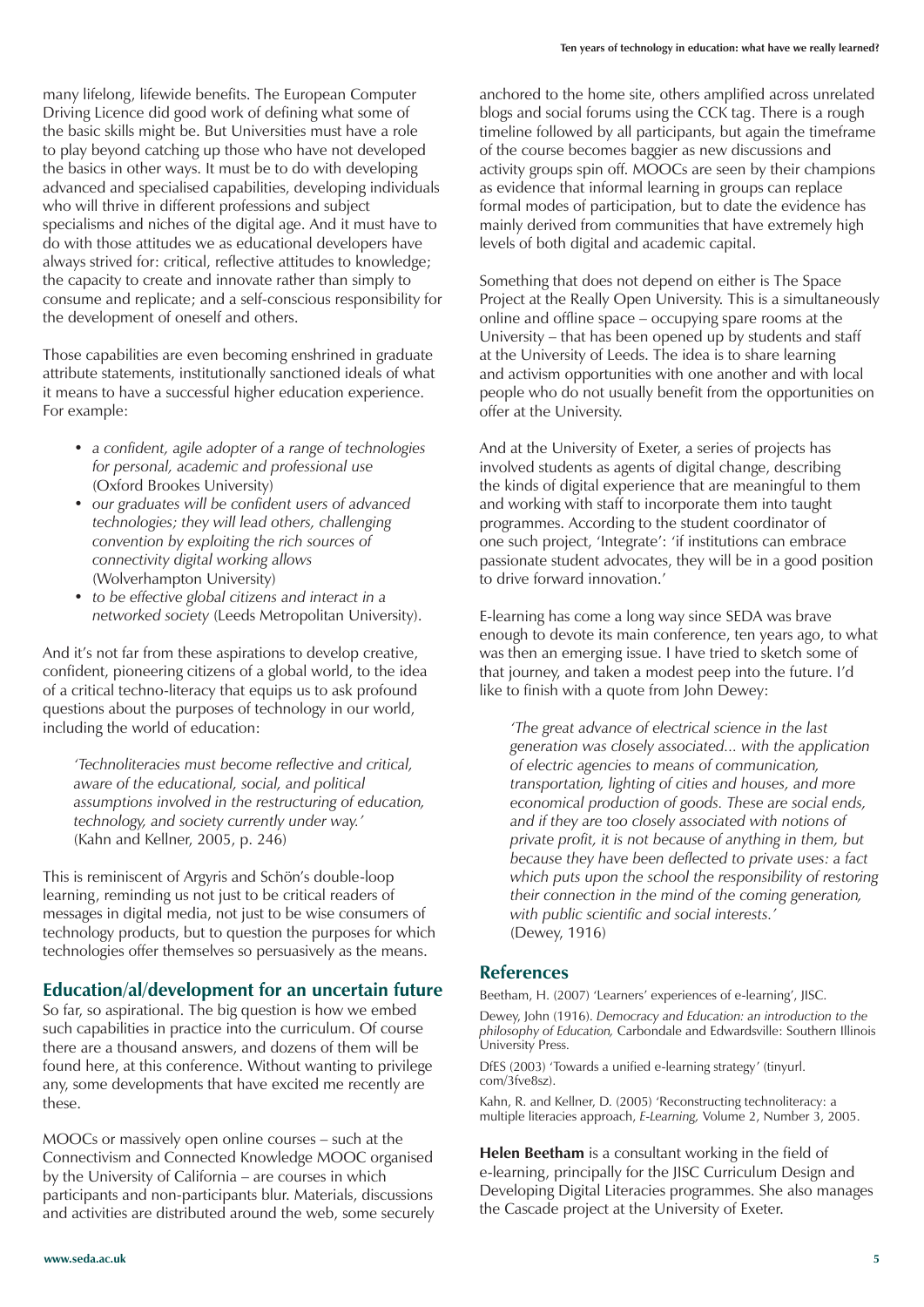## Digital Literacy and Fluency: SEDA initiatives supporting an enlightened approach to Academic Development in the field

**David Baume,** Higher Education Consultant

**Approaches to Digital Literacies and Digital Fluency for Academic Developers – from 'empty shells' to 'contextual accounts'**

> *'Digital literacy defines those capabilities which fit an individual for living, learning and working in a digital society.'* (Beetham, 2010)

This is a widely-used definition of digital literacies. It has both the advantage and the disadvantage of being an 'empty shell' account, albeit a shell with three compartments – the capabilities for 'living', 'learning' and 'working' – waiting to be filled. Both its advantage and its disadvantage is that it needs to be developed before it can be applied to policy, strategy and practice for course design, teaching, learning and assessment.

This account of digital literacy follows in the tradition of Mantz Yorke's account of employability as:

> *'A set of achievements – skills, understandings and personal attributes – that make graduates more likely to gain employment and be successful in their chosen occupations, which benefits themselves, the workforce, the community and the economy.'*  (Yorke, 2006)

Yorke's account of employability offers a three-dimensional empty shell, with three intersecting sets of compartments: 'skills, understandings and personal attributes'; 'gain employment' and 'be successful in employment' and finally, benefiting 'self', 'workforce', 'community' and 'economy'.

Anyone wishing to use an empty shell definition – for example lecturer,

student, academic developer, student developer, learning technologist or manager – first needs either to populate the shell or to offer up a process for populating the shell. In other words they need either to answer or to devise a process for answering the question 'which capabilities?' A structured empty shell definition is productive when it prompts lots of good questions, questions that generate constructive debate among stakeholder groups, questions that lead to decisions that can be acted on and whose effects can be reviewed. The aim, of course, should not be to produce a static account of the capabilities since the particular capabilities change, and will continue to change, almost by the month. I shall return to the dynamic

### *Digital literacies and digital fluency*

Without getting unproductively deep into definitions, we may consider that any kind of 'literacy' suggests a rather basic set of abilities.

We may or may not feel comfortable talking about the literacy or literacies of students. But I am not sure we or our colleagues will feel comfortable talking about our own or their 'literacy'.

Furthermore, we would hope that academics and other professionals go beyond literacy.

I here use the term 'digital fluency'. I feel this better captures a more integrated and sophisticated use of digital technologies, to which students and members of a discipline or profession may aspire.

A still more advanced term may be needed to describe the ability to devise or adapt, as well as select and use, digital technologies.

nature of digital literacies and digital fluency later.

Can the account of digital literacies offered at the start of this article be made more productive, then? An alternative is possibly:

> *I am digitally literate (or perhaps digitally fluent* (see the box 'Digital literacies and digital fluency') *when I confidently, critically and appropriately select, and skilfully use, digital technologies to achieve my goals.*

This alternative individual account can be useful in several ways. Firstly, it provides structure enabling each of us, and those with whom we work, to generate a personal account of our current and future digital literacies or fluency. It invites the question, at successive intervals, 'Which digital technologies do I need to be able to use?' The question remains valid, although the answers will change as time passes and our circumstances change. The question also invites one to ask again, repeatedly, 'What am I trying to achieve here?', a question which is a productive, if not always welcome or comfortable one.

Secondly, the account prompts further productive questions about our use of digital technologies which can be addressed at a range of levels, from the individual to the institution and beyond. For example:

- What are the indicators, the promoters and the impeders of the *confident* use of digital technologies?
- • What does a *critical* approach mean, in my and our particular settings? Again, what promotes and impedes the development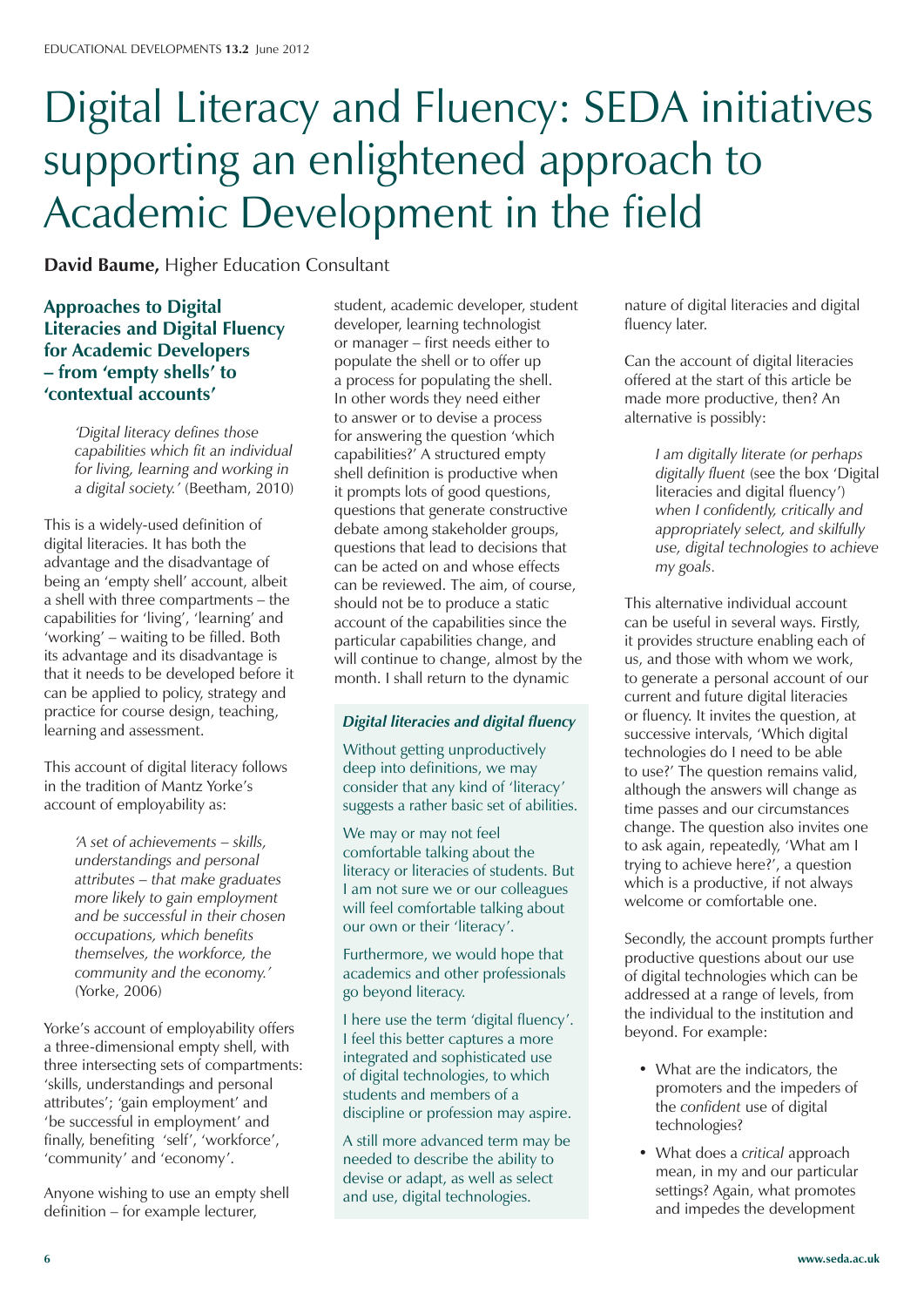and use of a critical approach?

• How would we recognise the *appropriate* selection of digital technologies for particular purposes? Again we need to know what promotes and impedes making appropriate selections. Beyond that, we might want to support those with whom we work to develop, use, test and refine their own criteria for what is an appropriate digital technology, in a particular setting, for a particular purpose.

Thirdly, the individual account of digital literacy can usefully be adapted and extended beyond the domain of the individual, for example:

> *A module/programme/School/ University is digitally literate when it expects and supports its staff and students to confidently, critically and appropriately select, and skilfully use, digital technologies to achieve their and its goals.*

This immediately suggests approaches to module and programme design and operation, and to School and University policy and strategy for curriculum, for learning and teaching, for e-learning, for learning resources. It suggests a set of outcomes towards which we can plan. These outcomes can also be used to test plans and to evaluate implementations:

> *Are members of the institution*  – *whether working alone or in teams* – *confidently, critically and appropriately selecting, and skilfully using, digital technologies to achieve the institution's and their own individual goals?*

Fourthly, on a wider stage, we can also adapt the account to inquire as to whether disciplines and professions are in this broader sense digitally literate. In this context the account might read as follows:

> *A discipline or profession is digitally literate when it expects and supports its aspiring and current members and practitioners to confidently, critically and*

*appropriately select, and skilfully use, digital technologies to achieve their disciplinary or professional goals.*

### **Key questions arising from SEDA initiatives: negotiating accounts and assuring quality for the future**

The aim of the new SEDA Technology-Enhanced Learning and Development Special Interest Group (with the rather unwieldy acronym SEDA TELD SIG), and the SEDA project within the JISC Developing Digital Literacies Programme (all outlined later in this article), is to support academic development in becoming a still more digitally literate profession in this 'productive' sense.

Experience within these projects has shown that whether engaging at individual, institutional, disciplinary or professional level (or anywhere in between), some wide-ranging and high-level questions about digital literacies need to be addressed from the outset. These questions include:

• By what processes, and by whom, should accounts of digital literacies be negotiated and agreed?

Hopefully, the disciplines and professions for which universities prepare their students will be constantly developing accounts of the capabilities required to join and practise effectively in the discipline or profession. Beyond that, universities, schools, programmes and module teams can develop their own accounts, to additionally reflect local priorities and views. Every time a course is designed, a teaching and learning method planned and used, an assignment or assessment set, decisions are being made – albeit sometimes tacitly – about the technologies to be employed. There is merit in making these decisions and the reasons for them explicit.

• Given that what is digitally possible changes with great frequency, and what is digitally necessary changes almost as often, how do we deal with the very dynamic nature of digital literacies and their implications for Quality Assurance (QA)?

There is a long paper to be written about the idea of the dynamic curriculum and about the challenges that fast-changing knowledge and skills pose for course design, approval and review processes. Many years ago I had to use an institutional quality assurance handbook that said 'Justify any changes you are proposing to make to the course'. Today we might equally be confronted by the opposite challenge – 'Justify any features that you do *not* propose to change'.

Importantly, this is not just an administrative issue – it is a pedagogic issue and perhaps even an epistemological issue. Courses often aspire to teach the basics, the fundamentals, of the discipline. We teach these basics in the confident hope that our graduates will be able to apply them in settings and to challenges and questions which are currently unforeseen. But at least some of these basics are themselves liable to change over time. This is very clearly demonstrated in matters digital and the study of the rapid evolution of digital literacies may show us what to look for in other disciplines, helping us to develop new approaches to defining and assuring quality that do not rely on a static account of the (alleged) basics.

Whilst we need to continue to protect standards from attrition, and to ensure that students are not confronted with too much uncertainty or unreasonable demands, academic developers may find it useful to work with institutional QA staff towards:

- A definition of quality which explicitly includes both responsiveness to and anticipation of changes which should affect the course, year by year or even more frequently
- Course outcomes which describe high-level capabilities and are less dependent on particular content and skills
- Greater flexibility and less demanding procedures for yearly changes to curriculum and to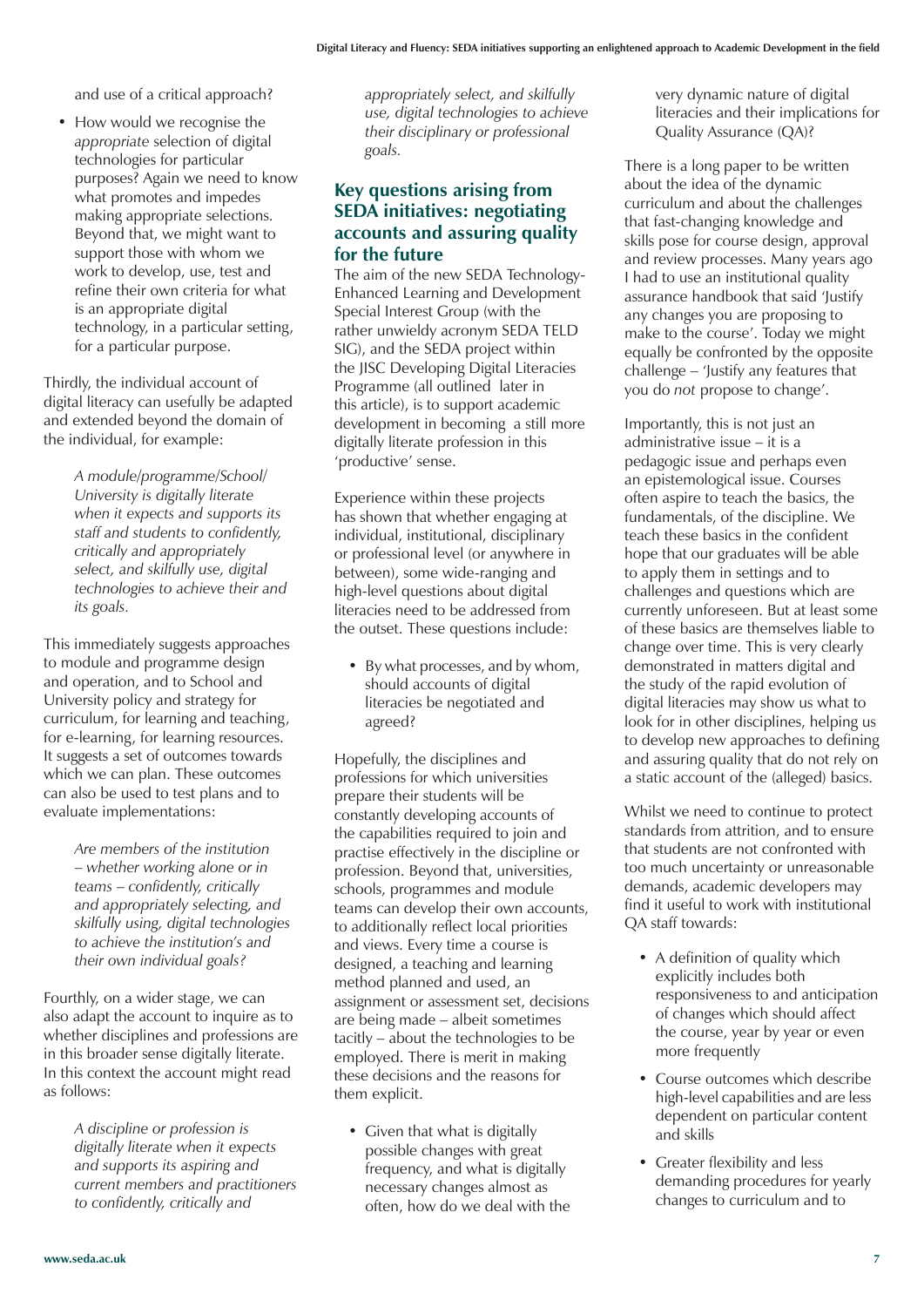learning, teaching and perhaps also assessment methods

• The approval of less detailed descriptions of courses that include criteria against which changes can be made during each year of operation of the course.

Undoubtedly such changes would make it easier for courses to stay digitally current. However, graduates who study the degree courses we design and run today and who have joined straight from school are likely still to be in some form of paid employment in the year 2060, and productively active to 2080 and beyond. Ensuring that these graduates are fluent in Office 2010 rather than Office 2007, will not alone equip them adequately for their digital futures. So one of the most important things we can do for our current students may be to help them to become capable, versatile, enthusiastic learners, both alone and in collaboration with others. Within this broader goal, and for us all, our greatest and most important digital fluency may be the ability and the commitment to updating – confidently, critically and appropriately – our own digital literacies.

#### *Case studies*

An important element of SEDA's work on this project will be case studies of work by SEDA members on and around the development of digital literacies.

Please contact us with ideas for such case studies.

### **SEDA supporting Academic Development for Digital Literacies: the SEDA Developing Digital Literacies (DDL) Project**

SEDA has a major role in supporting its members to initiate, support and lead changes to practice in higher education. A growing part of this role involves ensuring that innovations in information and learning technologies are effective in improving student learning and the support of learning. The Association has established the

#### **Design & Plan** *Learning technologies and digital technologies*

ALT says: 'Learning technology is the broad range of communication, information and related technologies that can be used to support learning, teaching and assessment.'

'Digital technologies' as used here has a much wider meaning – the whole range of digital computing and communications devices, systems, programmes and processes which we encounter and use throughout our lives.

*Developing Digital Literacies (DDL)* project which is part of the wider JISC *Developing Digital Literacies* programme whose aim is '…to promote the development of coherent, inclusive and holistic institutional strategies and organisational approaches for developing digital literacies for all staff and students in UK further and higher education' (http://www.jisc.ac.uk/ developingdigitalliteracies).

The JISC programme supports twelve institution-based projects at Reading, Oxford Brookes, Plymouth, Greenwich, Exeter and Bath Universities and at the University of the Arts London, Institute of Education, University of London, University College London, Worcester College of Technology and Coleg Llandrillo Cymru. An innovative feature of the programme is the involvement of professional associations as supporters for the projects and as routes for the wider and more effective dissemination of project and programme outcomes to professional communities. Our SEDA-based project is therefore accompanied by ten other projects, supported separately by the Association for Learning Development in Higher Education (ALDinHE), the Association for Learning Technology (ALT), the Association of University Administrators (AUA), the Heads of Educational Development Group (HEDG), the Learning and Skills Improvement Service (LSIS), the Organisational Development in Higher Education Group (ODHE), the Standing Conference on Academic Practice (SCAP), the Staff Development

Forum (SDF), the Society of College, National and University Libraries (SCONUL) and Vitae (the researcher development organisation). Resources being prepared across the programme are available. Go to the JISC Design Studio, then search on Developing Digital Literacies.

The concept of digital literacies as articulated earlier in this paper is central to the JISC programme and SEDA's DDL project within it, since it moves attention beyond the particular information or learning technology. Rather it encourages academic developers to work closely with academics and learning technologists to ensure that learning rather than technology leads. Attention is focused more broadly on the digital world which both students and staff increasingly inhabit, and on the learning which is necessary to function effectively in that world. In its DDL work, SEDA is committed to:

- Building on productive working relations already established with the other professional associations including ALDinHE and HEDG
- Using the consensual, negotiating, values-based approach which has long been core to SEDA's work, and more broadly to the work of academic developers
- • Acknowledging the limited effectiveness of generic solutions and models, and supporting the development of locally appropriate approaches, which nonetheless embody common core ideas
- • Using SEDA's many channels for dissemination and engagement.

Particular activities are planned to include a wide range of events and outputs including: one-day events on current hot topics; articles in *Educational Developments;* papers submitted to IETI; one or more SEDA Papers/Specials; use of the SEDA Jiscmail lists; work on the SEDA-PDF qualifications framework; and the 2012 SEDA Summer School on Academic Development for the Digital University.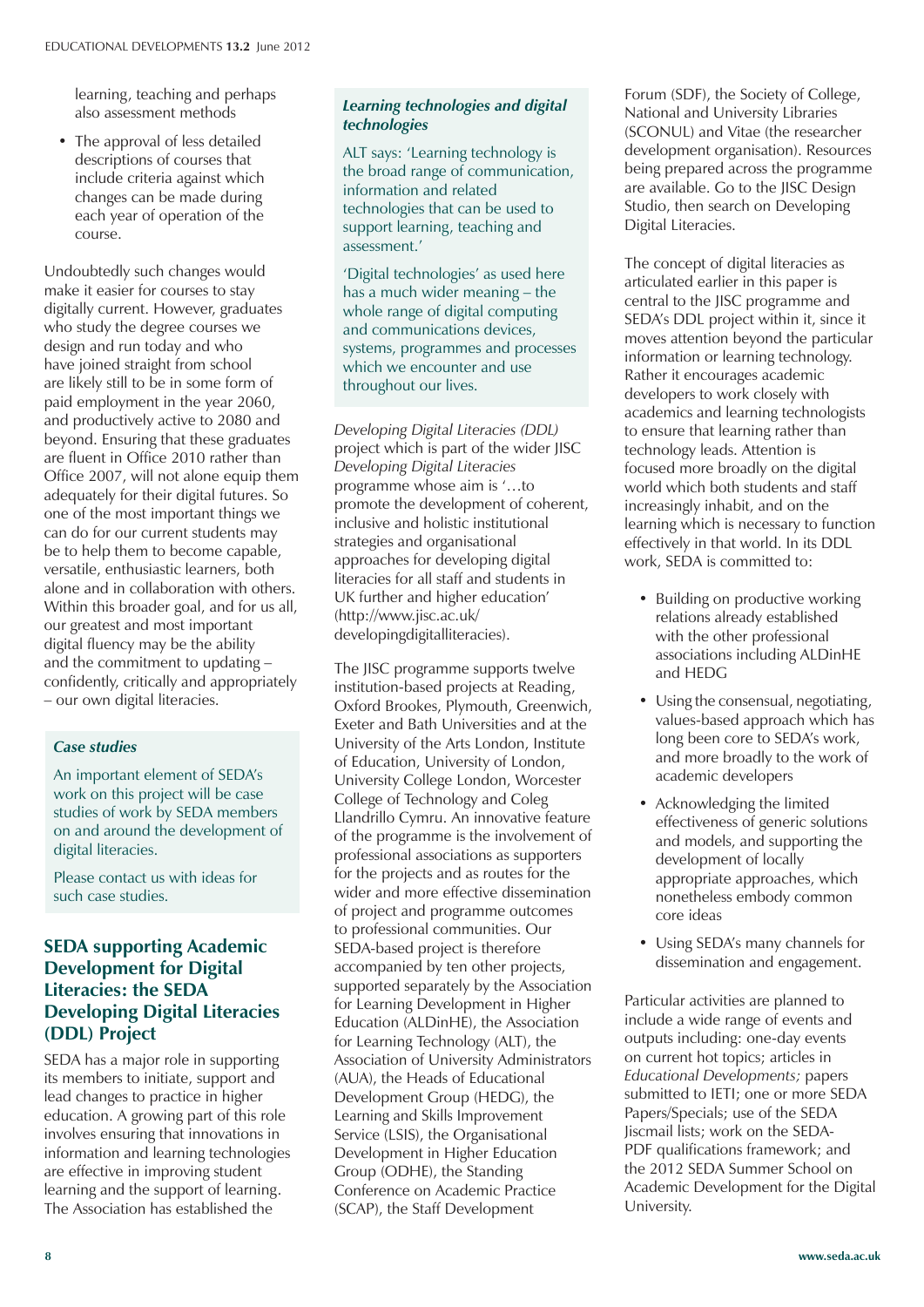The Project Director is SEDA Co-Chair Julie Hall (julie.hall@roehampton. ac.uk). The Project Officer is David Baume (adbaume@aol.com).

## **SEDA supporting technologyenhanced learning and development – the Special Interest Group**

The new SEDA Technology-Enhanced Learning and Development Special Interest Group approved by SEDA Executive in December 2011 and currently being established, supports the activities of SEDA's *Developing Digital Literacies (DDL)* project, although in essence this initiative reflects a broader range of factors including:

- The large attendance at, and excellent reception given to, the November 2011 SEDA Conference 'Using Technologies to Enhance Learning'
- The JISC award to SEDA for the Embedding Work-With-IT project
- The growing incidence of the use of technologies, in learning and beyond, in both working and personal life, nationally and internationally.

Key principles informing the SIG include:

- Providing a lively online community and personal learning network, using a variety of social media
- Working across SEDA
- Welcoming and communicating with SEDA members and the wider SEDA community
- Supporting co-operation between academic developers and learning technologists
- Co-operation with other organisations and agencies.

The SIG aims to have some form of engagement with each SEDA committee. Negotiations are under way with SEDA Committees to achieve this. This engagement will assist committees in promoting further appropriate attention to technologyenhanced learning and development

#### *Learning technologies and digital technologies*

ALT says: 'Learning technology is the broad range of communication, information and related technologies that can be used to support learning, teaching, and assessment.'

'Digital technologies' as used here has a much wider meaning – the whole range of digital computing and communications devices, systems, programmes and processes which we encounter and use throughout our lives.

right across SEDA *–* in conferences and events, *Educational Developments,* IETI journal articles and papers, SEDA-PDF, Scholarship, Research and Evaluation, and Services and Enterprise. SIG representation will also support committees to further the appropriate use of technologies in their particular activities. Committees are already making increased use of online meetings. Future possibilities include print on demand and e-publishing for SEDA papers.

The new SIG is planned to function only for a few years. Why? Because hopefully within that time SEDA will have developed and embedded appropriate approaches to the uses of digital technologies in a variety of contexts. This does not mean that SEDA will stop paying attention to the uses of digital technologies, and stop asking questions *–* but it is anticipated that such questions and approaches will be part of our fabric, in much the same way that the SEDA Values are (hopefully) embedded in our current and future practice.

For further information about the SIG, and to become involved with it, please contact David Baume (adbaume@aol. com).

## **A self-assessment tool: How digitally fluent are you?**

The following self-assessment tool is derived from five main sources *– i.e.* the account provided in this article, of a digitally fluent person as someone who confidently, critically

and appropriately selects, and skilfully uses, digital technologies to achieve their goals; and from responses to four surveys conducted variously via Twitter and the SEDA Jiscmail, which variously attracted some 20, 70, 100 and 120 responses, over 90% of which were from academic developers or learning technologists in UK higher education.

This tool therefore allows you to compare your digital fluency with what your peers would consider comprises digital fluency and, in questions 1-7, with their own self-reported digital fluency. No marks, no scores, no prizes, just a tool to help you know yourself digitally a little better and, perhaps, a tool which you can adapt and use to prompt useful conversations with your own colleagues and students.

- 1. How many digital devices do you routinely use? (Mean response: 5.8)
- 2. For how long each day? (For most of the working day)
- 3. How many systems, programmes *etc.* do you routinely use on your main digital device? (Mean response  $\sim$ 10)
- 4. The last digital device you adopted was… (Most often a tablet computer, followed by smartphone and e-reader)
- 5. The last system, programme *etc.* you adopted was… (Most often Twitter, followed by online meetings and documentsharing)
- 6. How did you learn about the last digital device, or the last system, programme *etc.,* that you adopted? (Most often through word of mouth)
- 7. How did you learn to use it? (Most often by self-teaching, trial and error and/or 'just using it')

For the next 5 questions, you may find it useful to go beyond 'yes'/'sometimes'/'no' and ask supplementary questions such as 'Why do I give that answer?' and 'Does my answer vary from technology to technology?' and, when you are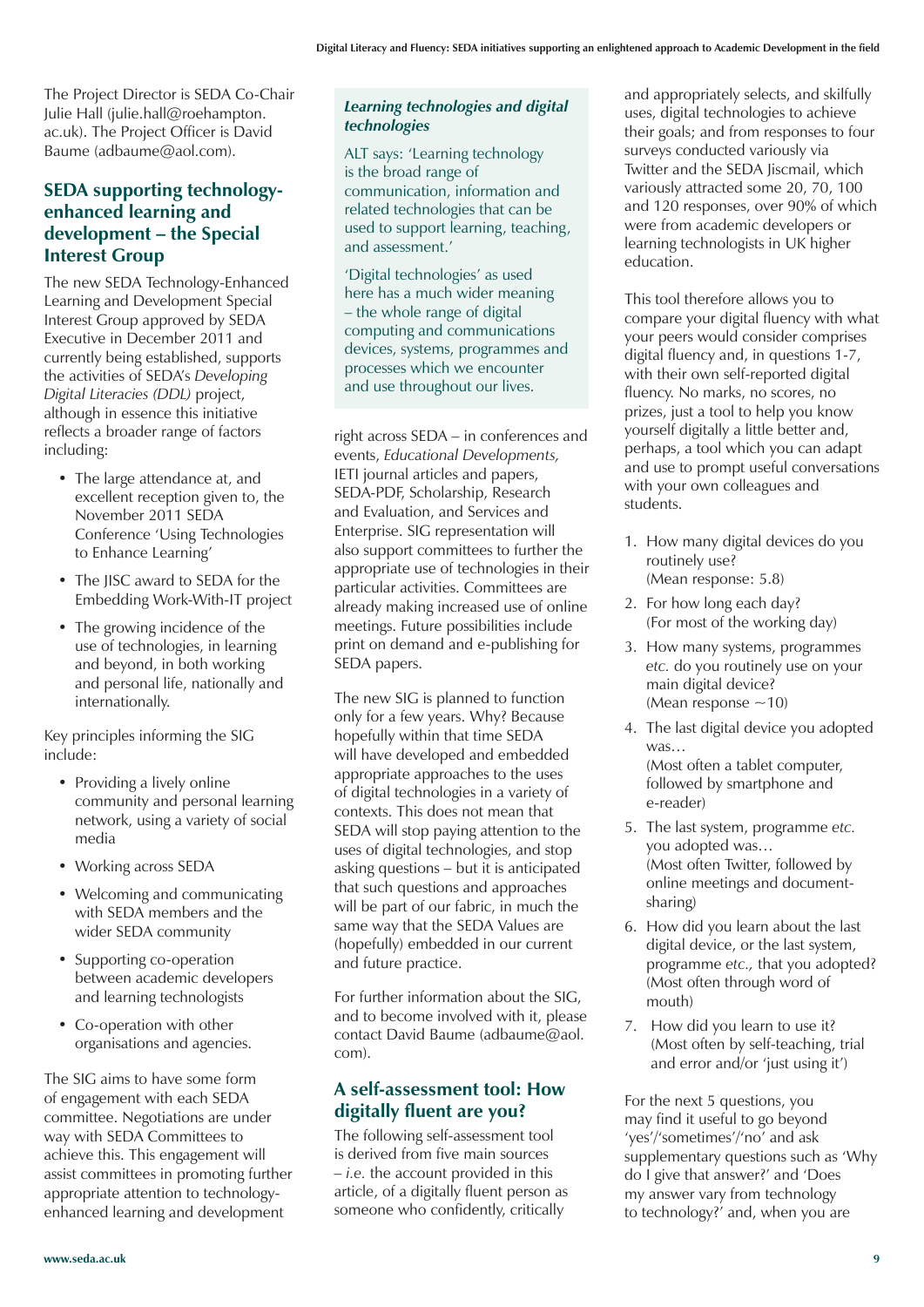feeling brave, 'What shall I do about my answers?'

- 8. Are you confident in your use of digital technologies?
- 9. Do you take a critical approach to using digital technologies?
- 10. Do you select the appropriate digital tool for each job?
- 11. Do you use digital tools skillfully?
- 12. Does your use of digital tools help you achieve your goals?

The final 9 questions use developers' accounts of a digitally fluent person. Again each question suggests its own supplementaries. So, with respect to digital technologies:

- 13. Are you enthusiastic?
- 14. Are you an early adopter?
- 15. Do you know whom to ask for help?
- 16. Do people ask you for help?
- 17. Are you versatile?
- 18. Do you learn quickly?
- 19. Do you use social media?
- 20. Do the digital technologies make your work more effective?
- 21. Do you integrate the digital technologies into your working life?

## **Some implications of digital technologies for academic development**

Prominent features of recent and current developments in digital technologies include:

- The fast-growing variety of digital technologies available
- The shallower and shorter learning curve of many of the newer digital technologies
- The increasingly short life/ disposable nature of particular digital technologies
- The newer digital technologies being learned *in* use rather than *for* (possible later) use
- Irrespective of the 'digital natives/ digital immigrants' debate, the somewhat different though overlapping digital skill-sets of academics and incoming students
- The strong social/community dimensions to:
	- The technologies themselves
- Learning of the existence of the technologies
- Learning to use the technologies.

The corollary of these features for academic development to support the development of digital literacies and fluency (and probably much more broadly?) perhaps suggests, among other things:

- Course-based training for digital technologies may have had its day
- An information-rich and conversation-rich environment is likely to achieve more positive and sustainable development than any single development strategy or method, for staff and for students
- The development of digital fluency may be enhanced when staff and students experience the University as clusters of overlapping communities, rather than as one silo beyond which there are dragons, digital or otherwise.

## **Postscript: The eReflect tool – Making Assessment Count**

The IISC-funded project Making Assessment Count (MAC) had two main aims – to align staff and student perceptions of effective feedback, and to support the use of feedforward strategies through a tool called *eReflect.* The project had been developed because staff reported that students did not make strategic use of the feedback they received, while students reported that feedback is often less than helpful. The MAC process is based on a student-centred, three-stage model of feedback: *Subject specific, Operational and Strategic* (the SOS model, see Figure 1).

The student uses the subject assessor's feedback on an assignment to complete an online self-review questionnaire via the *e-Reflect* tool which, in turn, generates a feedback report. Within this personalised report are graphical representations of performance, time management and other operational feedback. Informed by this, the student composes an entry in their online learning journal. This



*Figure 1 SOS Model used in eReflect*

is shared with and commented upon by their personal tutor to support the tutorial process and the student's PDP. An evaluation of the eReflect process can be found here: http://tinyurl.com/ c9rxjwn.

The project (Kerrigan *et al.,* 2011) has received further funding from JISC to work with six institutions within the UK. The new work will reinforce the business case already made for MAC. It will expand the work to take into account different subject areas and other institutional contexts, and develop variations of the MAC model. More information can be found here: http://macplus.pbworks.com.

### **References**

Beetham, H. (2010) 'Developing digital literacies: briefing paper in support of JISC Grant Funding' (http://tinyurl.com/7lb64pc).

Kerrigan, M. *et al.* (2011) 'The Making Assessment Count (MAC) consortium – maximising assessment and feedback design by working together', Procedings of ALT-C conference 2011 (http://repository.alt. ac.uk/2176/).

Yorke, Mantz (2006) 'Employability in higher education: what it is – what it is not', ESECT and HEA (tinyurl.com/88h2ggj).

**David Baume** is a higher education consultant. He is project manager for the SEDA /JISC Developing Digital Literacies project and critical friend and evaluation consultant to the JISC Transformations programme (david@ davidbaume.com).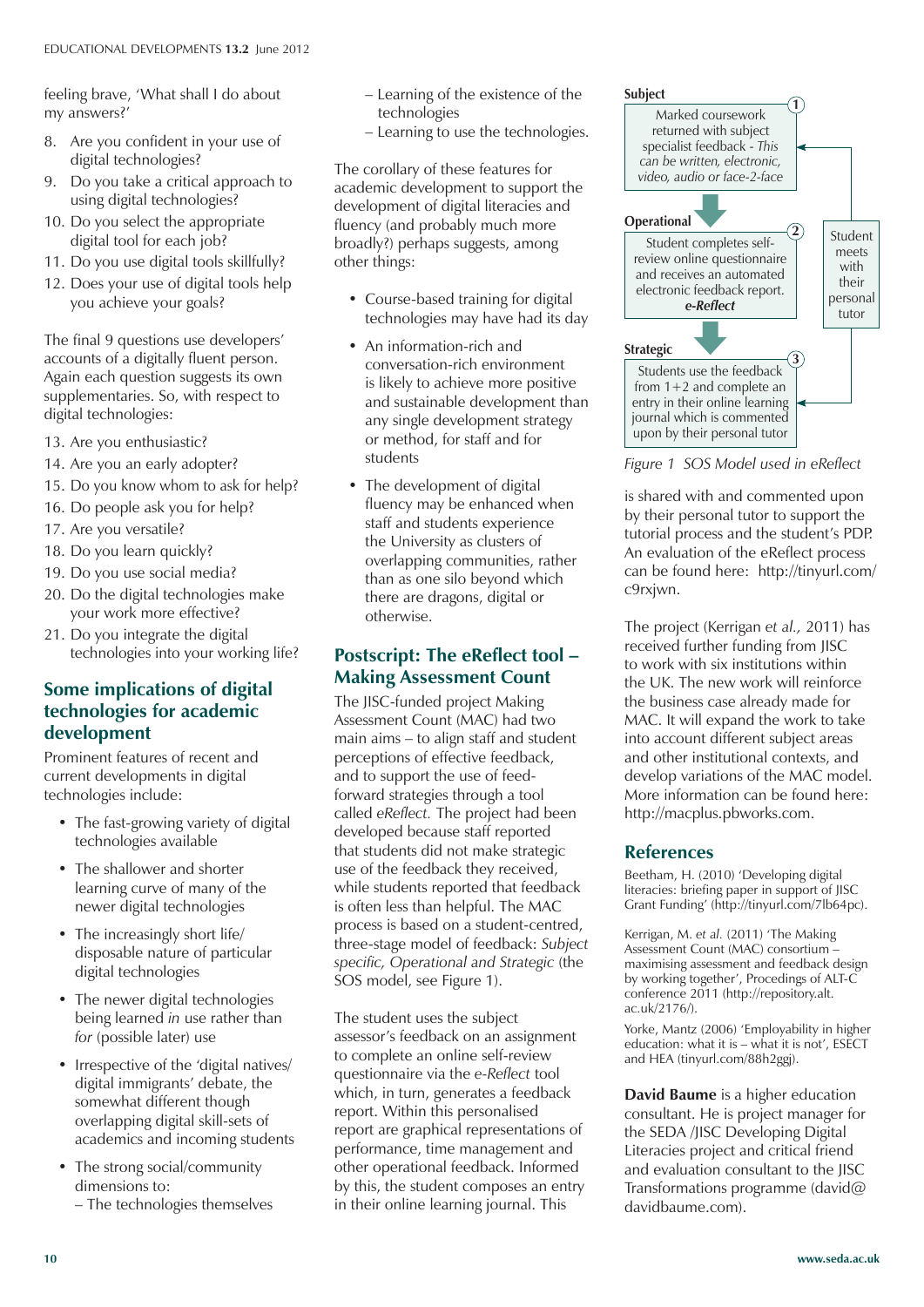## Appreciatively Inquiring into the Internationalised Curriculum – A model for CPD

**Viv Caruana,** Leeds Metropolitan University

### **Internationalisation, international students and the internationalised curriculum – from** *'technical observance'* **to** *'relational participation'*

Internationalisation of Higher Education (HE) has long been associated with international mobility of both students and staff. In recent years, the forces of globalisation and an attendant marketisation discourse, which heightens institutional consciousness of the threat of international competition coupled with institutional shortfalls, have fuelled a global drive to recruit ever-growing numbers of international students. It has been commonly assumed that investment of resources in support measures which enable international students to develop their English language proficiency, academic study skills *etc.,* will suffice in order to deliver the 'quality learning experience'. The reality is however, that international student recruitment creates additional layers of diversity among – what in many institutions is already – a highly diverse student body. The very discourse of internationalisation in this context has a tendency to create tensions in all aspects of the student experience, from the impression conveyed by marketing materials, through teaching, learning and assessment practices to support structures and the informal campus and wider community environment. Providing a quality learning experience for *all* students suggests the need to manage diversity in a learning environment which goes far beyond any deficit-assimilationist model of support and to challenge traditional modes of teaching, learning and assessment, a challenge which strikes at the very root of attitudes, values and beliefs about what constitutes a 'quality learning experience' and how the curriculum should be re-shaped to acknowledge ever-increasing diversity among student cohorts (Caruana and Ploner, 2010).

For some colleagues the re-shaping process is complex and multi-faceted. Participants in recent research exploring the synergies between Internationalisation and Equality and Diversity defined the internationalised curriculum as:

- • *culturally relevant* and *empowering* for international and other ethnically diverse students, whilst at the same time enhancing the global dimension of learning for all students
- • taking account of and *building on students' diverse backgrounds* and prior learning experiences whilst providing curriculum space to discuss and reflect on transitions
- enabling students to appreciate their position within a globalised world, and to develop as *global citizens* with global perspectives and cross-cultural capabilities

• embracing both 'internationalisation abroad' and 'internationalisation at home' with opportunities for staff and students to experience education, work placements *etc.* in other countries, being complemented by *pedagogies which nurture new cultural experience on the home campus* through sharing international teaching, learning, research and even life experience in multicultural classrooms (Caruana and Ploner, 2010)

Exploring notions of the internationalised curriculum therefore suggest that internationalisation of HE in the context of the 21st-century globalised knowledge economy and learning society is most definitely about more than mobility, acculturation and international content which can be characterised as 'symbolic internationalisation'. Rather it requires a 'transformative' approach which develops dispositions, skills and other capabilities which enable graduates to challenge culture-bound knowledge and to produce new knowledge in a global context (Appadurai, 2001 as cited in Caruana, 2010).

In light of the current drive to recruit international students it is equally important to acknowledge that internationalisation is a social practice which takes time to put into effect and will occur at different levels of engagement on a developmental continuum from what might be termed *'technical observance'* to *'relational participation'.* 

*Technical observance* emphasises technical practices such as: the recruitment of international students and international staff; use of international examples in curricula; support services tailored to help students to survive and to assimilate; remedial support to deal with poor English as a clinical condition. Technical observance tends to perpetuate a primarily university-centred approach to internationalisation based on 'old style' conceptions where the global dimension of learning is an 'add-on' and students are generally expected to change to meet the expectations of the University.

*'Relational participation'* on the other hand, is more specifically focused on the learning experience and the student life-cycle. It is therefore student centred and in turn capable of accommodating the multiple, yet complementary perspectives, that represent the internationalised curriculum across a multitude of disciplines. Of course, as part of their academic development university students will engage in cultural reproduction of knowledge, but the principle of relational participation goes beyond this, encouraging engagement in cultural production as well, through a dialectical relationship between text and learner, teacher and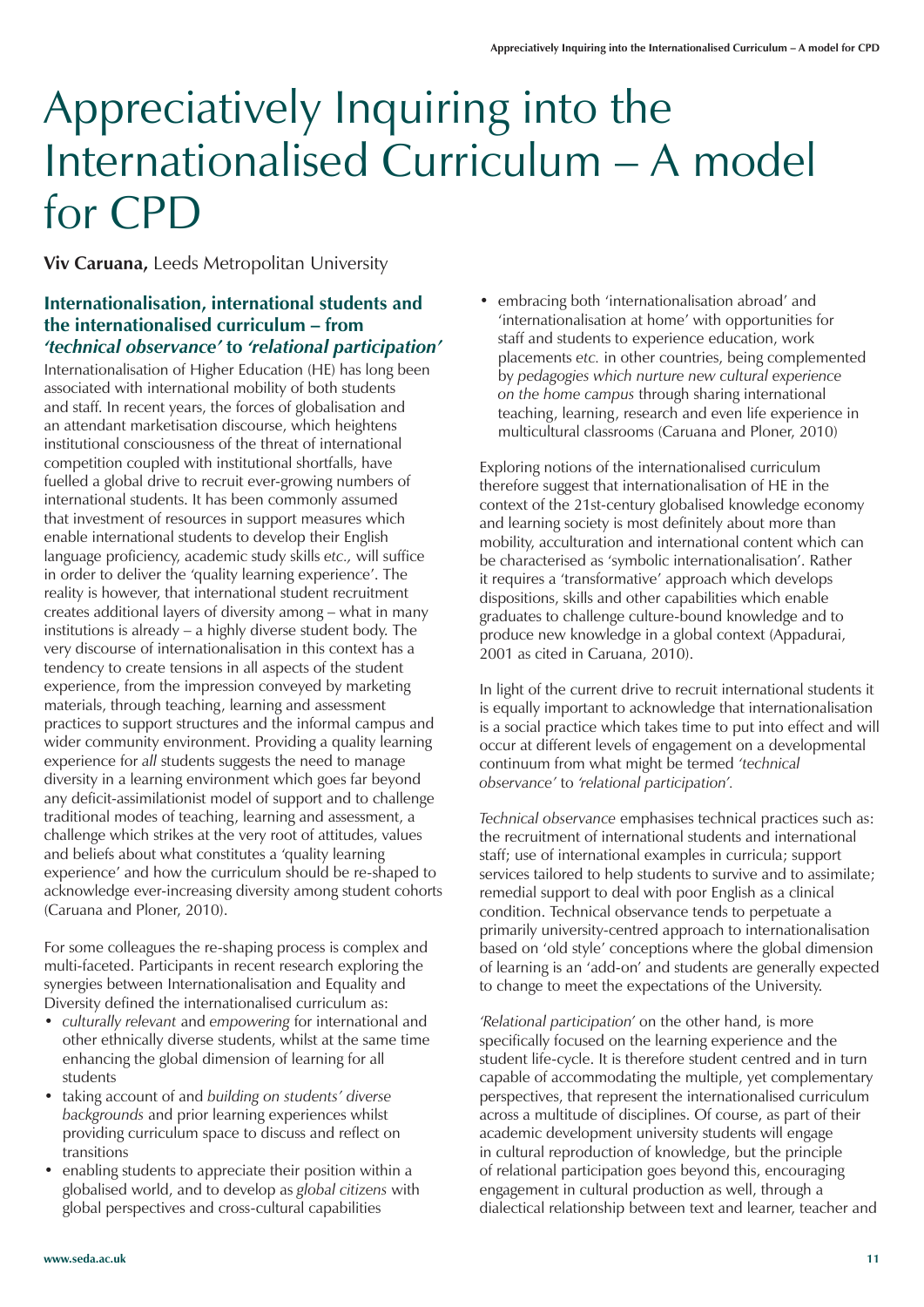taught, student and milieu that re-creates globalisation in the form of social practices, confronting homogenisation and building new forms of *trans-cultural existence* (McTaggart, 2003 as cited in Caruana and Hanstock, 2008).

In effect *technical observance* offers little by way of any systematic, self-reflexive and critical challenge to entrenched norms and pedagogical practices. Nonetheless, a focus on technical practices has legitimacy as a *preparatory* stage in a process of internationalisation that would ultimately find institutions progressively moving towards *relational participation* and *authentic* views of themselves as internationalised and multicultural educational institutions (Caruana and Hanstock, 2008). A key consideration is, however, what kind of continuing professional development (CPD) for those engaged in teaching, learning, assessment and support of diverse student cohorts, will promote progression from a state of *technical observance* to one of *relational participation?*

## **Academic dispositions towards the internationalised curriculum – ideology, discipline and uncertainty**

A factor to be considered in designing CPD to support staff in developing the internationalised curriculum is academics' disposition towards the concept, which is dependent upon their beliefs about their role in disciplinary contexts. Warren and Fangharel (2005) suggest that academics generally tend to assume one of three ideological dispositions towards the idea of multicultural education which determines their goals, engagement and practice. 'Cultural restorationists' seek to preserve traditional values and academic standards, 'modernisers' see the main function of education as producing the workforce to enable employers to compete globally, and 'progressives' stand for the cause of social justice, viewing education as a means for creating and supporting social development. Such ideological positions have their equivalence in how the internationalised curriculum is viewed, with the restorationists espousing assimilationist models, the modernisers supporting the notion of generic graduate attributes and global perspectives for graduate employability, and progressives tending to view the curriculum as a vehicle for developing 'graduates as global citizens'.

On the face of it this classification may seem a rather simplistic over-generalisation and individual dispositions may manifest as a complex interplay of all three positions depending on role and context at any given time. For example, among the 'progressives' there may be a distinct tendency towards liberal and left-liberal notions of multiculturalism, viewing society as a 'forum of consensus' and culture as a 'soothing balm' to gloss over issues of power and privilege, conflict and domination. Equally, it might be legitimate to assume that all academics espouse criticality and empathy, therefore certainly there will be those among the 'modernisers' and possibly even the 'cultural restorationists' who are willing to challenge cultural interpretations of social, scientific, or technological applications of knowledge (particularly those which are divisive and inequitable) and

to encourage their students to analyse the construction of knowledge and cultural practices within their discipline (Caruana, 2010).

These shifting and fluid ideological stances will no doubt influence dispositions towards the internationalised curriculum but perhaps more significant is a perceived conflict between the requirements of internationalisation and those of the discipline. Academics as teachers of their discipline may implicitly value content over other curricular and pedagogical considerations. In some disciplines the goals of the subject may be fortuitously synonymous with those of internationalisation and in this case curriculum change may occur in the absence of any broader notion of generic cross-cultural capability for all students irrespective of their field of study. In other disciplines a strategy of avoiding high levels of integration of the international or multicultural within the mainstream curriculum may be confounded by a fundamental resistance to multiple perspectives born of a 'conserving orientation' not towards academic standards *per se,* but towards the very construction of knowledge itself.

Furthermore, a traditional orientation towards learning in Higher Education underpinned by the concept of teacher as 'knowledge giver' may represent something of a 'comfort zone', affording an element of control in the multicultural classroom which can be viewed as potentially a site of chaos and misunderstanding rather than learning. Even within those disciplines which boast a global outlook, a traditional orientation to teaching in HE can effectively stifle progress and those who immerse themselves in international teaching and programmes can come to constitute 'tribes' – acting within separate domains as distinct clans isolated from other colleagues who regard internationalisation as irrelevant. Thus the international and intercultural dimension of learning, teaching and assessment remains a fragmented and parallel concept (Caruana, 2009).

A traditional orientation towards internationalisation is often reflected in how academics perceive their students' views on the necessity or otherwise of an international and multicultural dimension in their learning. It is often claimed that students themselves have a very limited perception of internationalisation focused on international mobility and diversity of content designed essentially to enhance the employability of graduates who want to compete in an increasingly global labour marketplace (Caruana, 2010). This relatively negative perception may have some sound basis in reality. Higher-order learning is undoubtedly associated with intellectual openness and the ability to adopt a critical perspective on one's own, as well as others' beliefs, values and positions. Perceived student attitudes may reflect a measure of ethnocentrism where denial of cultural difference manifests in a disinterest in international affairs which don't impinge on oneself. It may also be the case that many students come to university at an intellectual stage of personal growth and development where their own fairly single-minded view of the world is generally accepted as a true representation. However, internationalising the curriculum is about enabling them to see that this is in fact a particularised view conditioned by their historical period,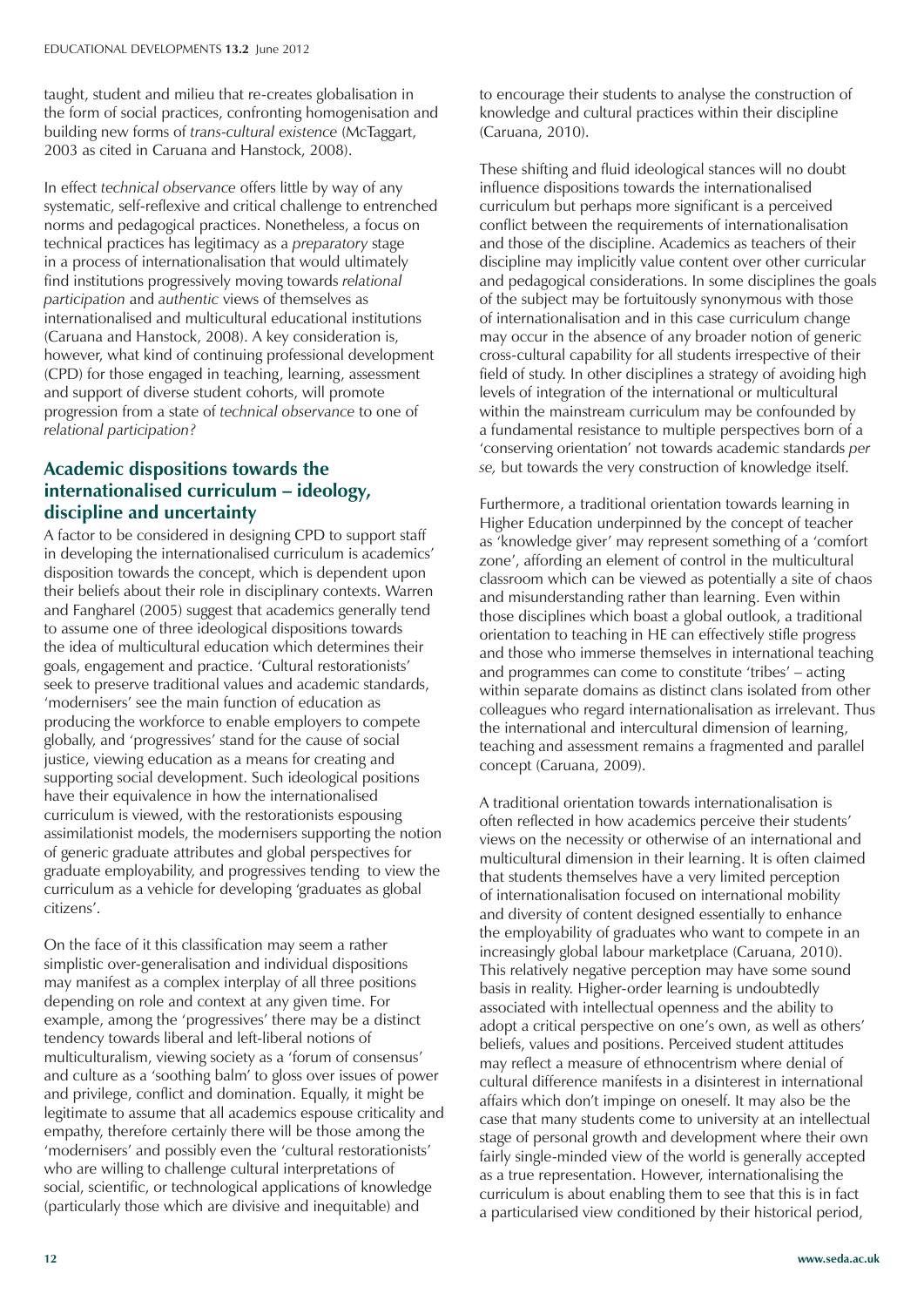culture and place in nature (Bennett, 1986; Engberg, 2004; Gerdes, 2002).

At the end of the day it seems that within any single group of academics (or indeed students) irrespective of their discipline, there will be those who readily acknowledge the merit of a curriculum that encourages the capacity to empathise with people of different backgrounds through open-mindedness and sensitivity to diverse perspectives, and they may seek to develop (and indeed their students might welcome) the ability to feel at home anywhere. Others may even go so far as to aspire to provide a learning environment that involves challenging single-minded views of the world through teaching and learning strategies which encourage multicultural criticality, enabling students to firmly grasp the cultural bias in knowledge construction within their own discipline and undergo a process of transformation in the global context. 'Willing converts' can indeed often share an acute clarity of aim and purpose which blends pragmatic and ideological rationales for internationalisation. However, attempts to operationalise these strategies in terms of learning outcomes and differentiating between different levels of cognitive, behavioural and affective engagement can be dogged by feelings of uncertainty and a lack of confidence when academics perceive themselves as *struggling* against an inadequate knowledge base in this context. Frequently, colleagues readily understand the internationalised curriculum as a distant, objective phenomenon, but struggle with the concept in the more proximate, subjective territory of their own learning, teaching and assessment practice (Caruana, 2010; Vavrus, 2002).

### **CPD for internationalising the curriculum – the possibilities of Appreciative Inquiry (AI)**

The impact of staff development catering for the CPD needs of individuals within the context of institutional strategies and objectives cascaded, interpreted and re-interpreted through various organisational levels, is often fractured and unsystematic, appealing to a small number of willing converts or 'champions' who can be already overwhelmed with the complex and competing demands of their roles. If the 'internationalised curriculum' is to become a reality, there is an imperative to think less *rationally* and more *relationally,* and a *'diffusionist'* model of change management as defined by Rogers (1995) may be effective in moving practice towards a position of *relational participation.* Rogers defines the model thus: '…the process by which an innovation is communicated through certain channels over time among members of a social system.'

In terms of CPD for the internationalised curriculum what this suggests is an essentially holistic approach which:

- seeks to appeal to shared values and local ingenuity in the context of 'modernisers', 'progressives' and 'cultural restorationists'.
- challenges the perceived consensus among teachers and their students based on a traditional and conservative view of internationalisation (mobility, content, employability).
- nurtures a seamless relationship between the aims of

the discipline and those of internationalisation and multicultural education enabling teaching staff to develop new skills, knowledge, attitudes and values in a holistic way.

- challenges preoccupation with content coverage and encourages a willingness to take risks in developing the multicultural classroom as a space to share multicultural perspectives. In the digital age where knowledge itself has a short 'shelf life', CPD needs to support a 'mind change' in self-perception, relinquishing the safe space of knowledge transmission and replacing it with a safe space to enable learners to construct their own knowledge, through engaging multiple perspectives and crossing cultural borders.
- • avoids 'burdensome prescription' of practices and 'knowledge-giving' creating an intellectual space which engages the internationalised curriculum as 'an idea' or a construct rather than a set of 'best practices'. In this sense CPD should acknowledge that development processes are often emergent and unconnected, iterative if not incremental
- provides rather than a 'best-practice, check-list' approach – the foundation for a research-informed and evidence-based approach which enables practitioners to explore their practice across disciplinary boundaries and imagine alternatives.

An Appreciative Inquiry (AI) approach offers the potential to fulfil these requirements. AI as a theory was first introduced by David Cooperrider and Suresh Srivastva in 1986 in response to Gergen's 1978 paper, 'Toward Generative Theory', in which he argued that many assumptions of scientific inquiry could not be successfully applied to the study of human systems. Gergen proposed that, instead, researchers should aim to create a social science focused on its generative capacity, the 'capacity to challenge the guiding assumptions of the culture, to raise fundamental questions regarding contemporary social life, to foster reconsideration of that which is "taken for granted" and thereby furnish new alternatives for social actions' (Gergen, 1978, p. 1346).

Since the 1980s, AI has been developed as an approach to personal and organisational change. Its impact derives from the creation of new ideas, perceptions, metaphors, images and theories which provide better alternatives for organisational actions. The two essential principles of AI are positivity and generativity, principles reflected in descriptions of AI as the study of 'what gives life to human systems when they work at their best' and 'action research through a positive lens'. The prerequisite qualities of participants in AI include exploration, curiosity, willingness to learn and an optimistic mindset attuned to discovery. The transformational potential of AI arises from dialogue about strengths, successes, values, hopes, dreams – the 'peak experiences' or 'positive stories', 'ideal images' and 'positive emotions' – which affirms what works, what you want more of.

However, transformation also requires generativity – compelling new ideas which change how people think and shift the discourse resulting in new sense-making which can support new actions. Like action research AI provides a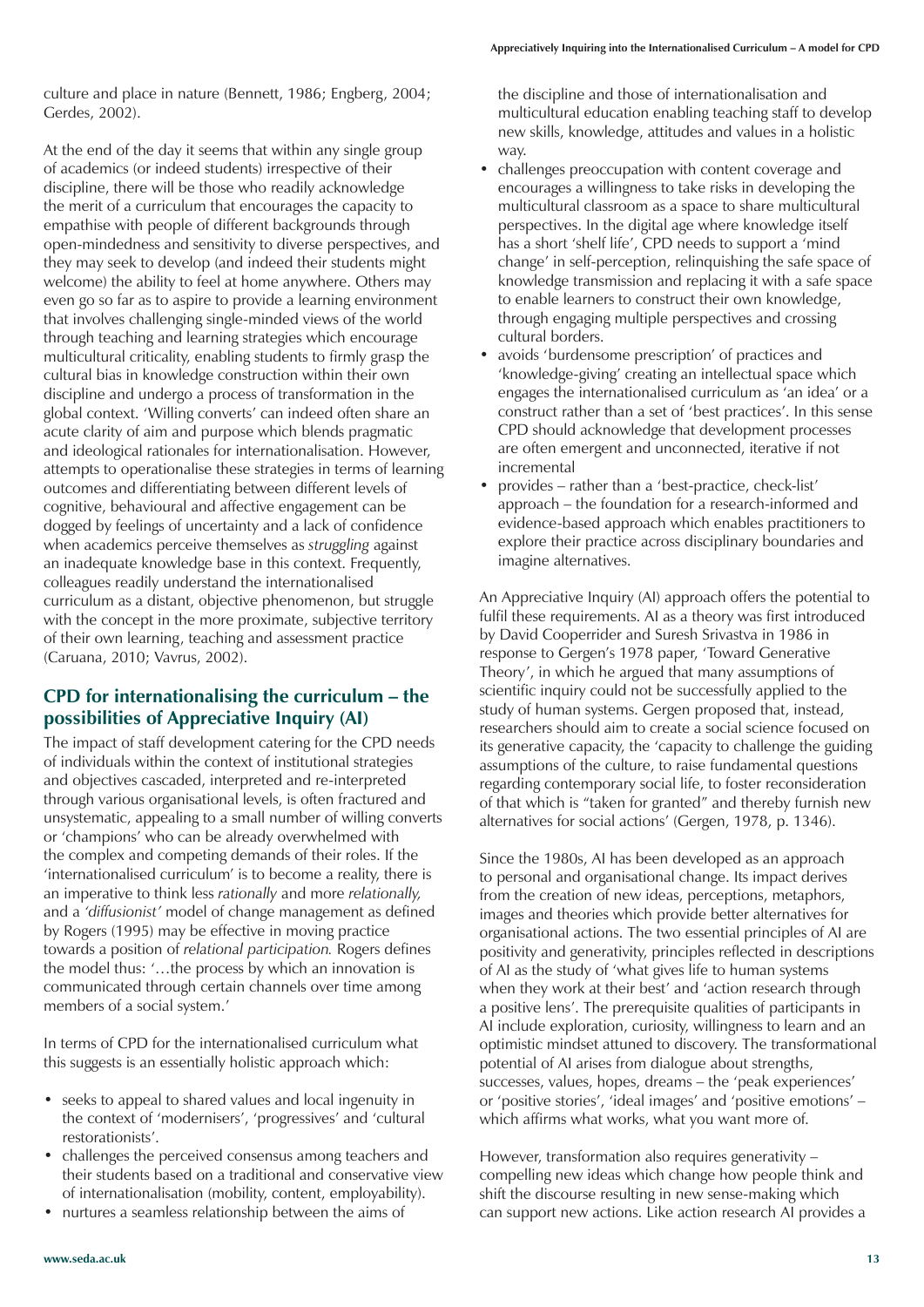context for people to be heard and included in challenging times and promotes self-organising change processes. However, its focus on the positive and the generative may well enhance its impact through the creation of a new kind of conversation among people as they work together to improve a group or organisation (Bushe, 2010).

## **The AI workshop format – trying it out!**

Initial experience of the AI approach was as a participant in a Staff Development Day hosted by the Institute of Education, University of Worcester. The theme of the day was *'Discovering Pathways for inclusion: a focus on learning for diversity'.* I had been asked to deliver a keynote *'Internationalisation and diversity: Exploding myths and making connections',* which was followed by a workshop delivered by Karima Kadi-Hanifi, *'An Appreciative Inquiry Approach to Internationalisation and Diversity'.* In effect the day had been organised so that the keynote became something of a scene-setter for a raft of activities which were to follow. The day was so successful and enjoyable that I resolved to try out Karima's approach myself at the earliest opportunity.

This section outlines the format of an AI workshop which has been delivered at three different universities in the UK and Australia. Although internationalisation has been the common topic there have been slight variations in theme including: *'Internationalisation, Diversity and the University Challenge: Becoming a Multicultural University; 'Sustainable Internationalisation: Taking the agenda forward in business education'* and finally *'The Internationalisation of Higher Education: recruiting international students for competitive advantage or harnessing student diversity for global perspectives?'* In the most recent iteration of the workshop *'Sustainable Internationalisation',* delivered in April 2012, the workshop was supported by a pre- and post-event blog space designed to enable participants to share thoughts and developments into the future.

Participants are introduced to the essential focus of the workshop with a 30-45 minute presentation which is followed by a short outline of the concept, rationale and process of Appreciative Inquiry. The workshop then proceeds through the various phases of AI including *discovery, dream* or envisioning, *design* or identifying principles and *destiny* – establishing priorities and determining parameters. The introductory Powerpoint presentation for *'The Internationalisation of Higher Education,'* for example, examined different approaches to internationalisation – ethos, international mobility, content and graduate attributes or competencies – contemporary conceptualisations of internationalisation and how they relate to diversity, integration and the intercultural or global dimensions of learning in post-compulsory education. The presentation also outlined the key parameters of the internationalised curriculum including: inclusion (moving from a position where no one should be disadvantaged to designing curriculum and pedagogy which will assist all students to succeed); multiple perspectives (moving from acknowledging 'other' cultural perspectives to embracing multiple ways

of knowing, living, doing, being and becoming) and crosscultural capability (developing intercultural awareness – particularly of 'self' rather than simply focusing on 'other' – and the necessary skills and dispositions to communicate across cultural boundaries with ease).

A central theme of this introduction was how teachers create a 'safe space' which acknowledges that communicating and interacting with cultural difference is psychologically intense and conflict is a legitimate part of the process of developing intercultural understanding and cross-cultural capability. Teachers' dispositions, particularly issues around confidence and knowledge, were discussed in a context of the possibilities of harnessing the strengths of students' different experiences as a way of developing confidence in designing appropriate learning that encourages crosscultural communication. Student journeys were explored – the variety of motivations for being at university, the kinds of tensions and challenges they had encountered and the coping strategies they had adopted to develop greater resilience and to turn challenges into opportunities. The presentation finished noting the common areas of concern in delivering the internationalised curriculum such as the complexity of assessing cross-cultural capability and mismatched expectations (not only between different peer groups within cohorts but also between peer groups and teachers).

Following the short outline of the concept, rationale and process of Appreciative Inquiry, participants are guided through and engage in structured activities within each of the AI phases of development as follows:

#### **Discovery Phase (30 minutes)**

- Individually consider something positive which you have come across (it could be in your own practice or research, it could have been prompted by reading or a conversation, it could be something which has come to you during this workshop!) with regard to internationalisation in your context of practice
- Individually record on the post-it slips provided the adjectives you would use to describe the internationalised student experience, attach to flip-chart paper (all post-it slips produced by workshop participants are gathered together by the facilitator to be reproduced as a 'wordle' after the workshop)



*Figure 1 Wordle*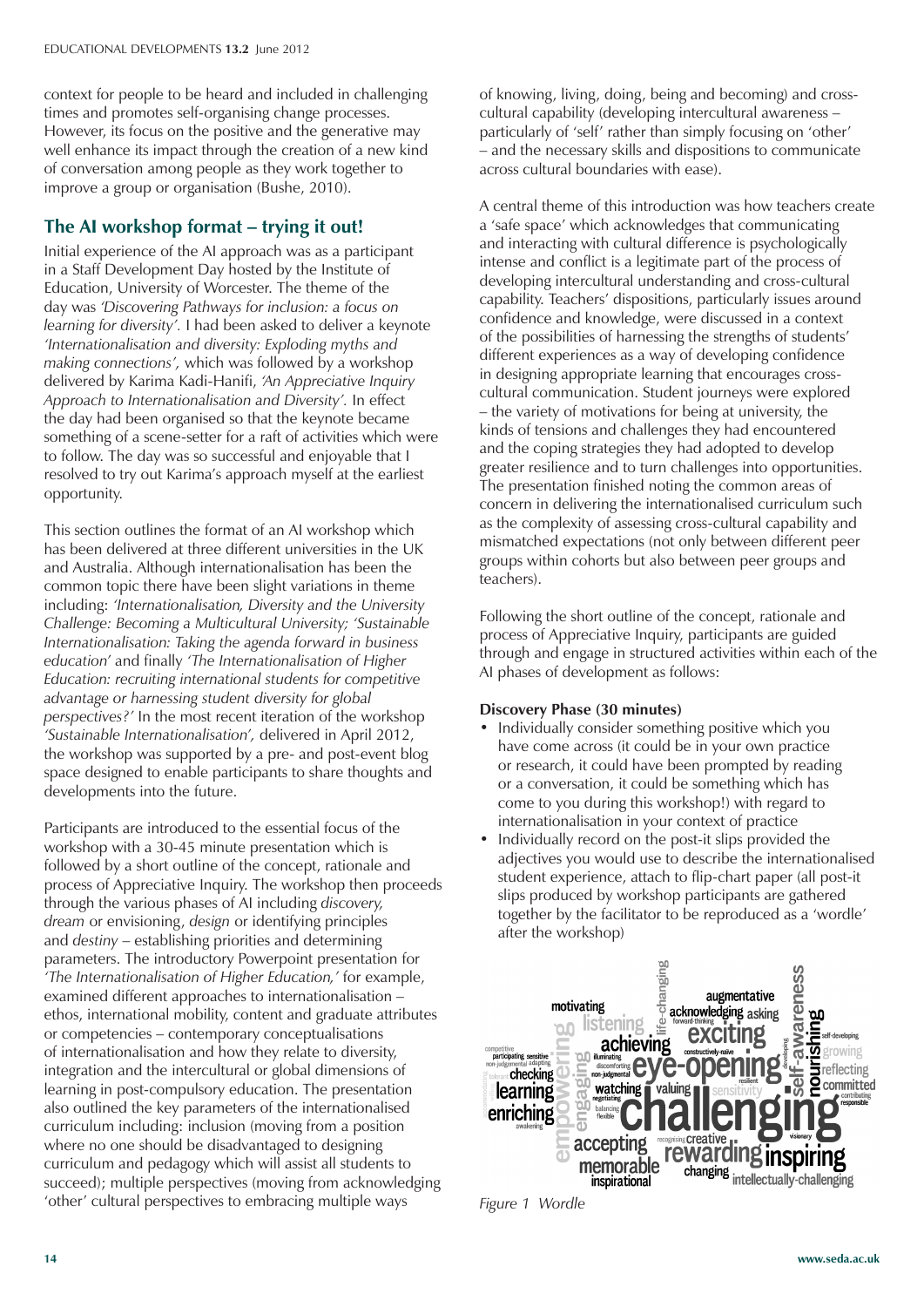• Develop your list of adjectives into three propositional statements about the internationalised student experience or internationalised graduate (attach to flip-chart paper).

### **Dream Phase/Envisioning (60 minutes)**

Discuss your propositional statements within your group of four or five and produce a group poster picture which represents your ideal internationalised university/ department/school/student experience (30 minutes)



*Producing a poster*

• Each group to share poster picture with the plenary (30 minutes).



*Working with the ideas*

## **Design Phase/Principles (30 minutes)**

Complete flip-chart which has been prepared with two headings for final outcome:

- 1. Principles and values of internationalisation
- 2. Definition of good internationalisation practice.

Use the following questions to help you with determining the two areas above:

- What would be our 4 or 5 guiding principles if we were this perfect internationalised university?
- What is our working definition of internationalisation?
- What makes internationalisation work for colleagues and students?
- What matters to us about being 'international'?
- What are the factors that enhance the potentials for internationalisation in my context?

## **Destiny Phase part 1: Establishing priorities (30 minutes)**

In pairs/individuals record on the post-its provided:

- Personal priorities (these will be posted to you if you place them in envelopes provided addressed to yourself)
- Department/school priorities (attach these to the large Department/School sheet on the wall)
- University priorities (attach these to the large University sheet on the wall)
- Personal priorities (as above) to be actioned immediately (envelope reminders will be sent in a few months' time, just in case!).

## **Destiny Phase part 2: Determining parameters (30 minutes)**

| Area of work     | Start date    |
|------------------|---------------|
| Action           | End date      |
| Who responsible? | <b>Budget</b> |

## **The potential of an AI approach to CPD for the internationalised curriculum**

As stated earlier the AI format has been deployed on three separate occasions at three different institutions so far. To date no formal evaluation of the approach has been conducted. However, anecdotal feedback from participants suggests that they have found the approach initially challenging, but ultimately refreshing, reinvigorating and enjoyable. As with any team work endeavour there has been an initial point where the facilitator has felt that the session might degenerate into chaos when confronted with a tide of questions about what participants are being expected to do and why! However, on each of the three occasions initial uncertainty has readily given way to enthusiastic participation – the groups have taken charge of their own learning and meaningful conversations among groups of participants (with little or no facilitator involvement) have emerged as they explore meanings, articulate successes and develop plans to take these forward in new contexts. At the end of the workshop participants generally say they feel exhausted yet excited, fired with new ideas and perceptions which they aim to pursue with colleagues within their various schools and disciplines.

De Wit (2008) argues that as one of the drivers of change in higher education internationalisation requires a new research agenda to help universities shape this innovation. In particular, there are few qualitative studies exploring teachers' and students' perspectives, their experience of internationalisation in all its guises, and how they interpret various aspects of the process in relation to their educational contexts. A shift in research focus is favoured from an overall external (institutional, national, European, international) perspective to a relational, experience and context-based one, to enable us to understand how internationalisation (and all that implies for global perspectives, global citizenship and multiculturalism) in higher education is developed in practice. It has been argued that adopting this perspective is essential to shed light on issues of meaning-making in learning and to unpack both academics' and students' understanding of 'key phrases, code words and concepts' (Wihlborg, 2009). This article contends that the AI approach to CPD makes a valuable contribution to this agenda and to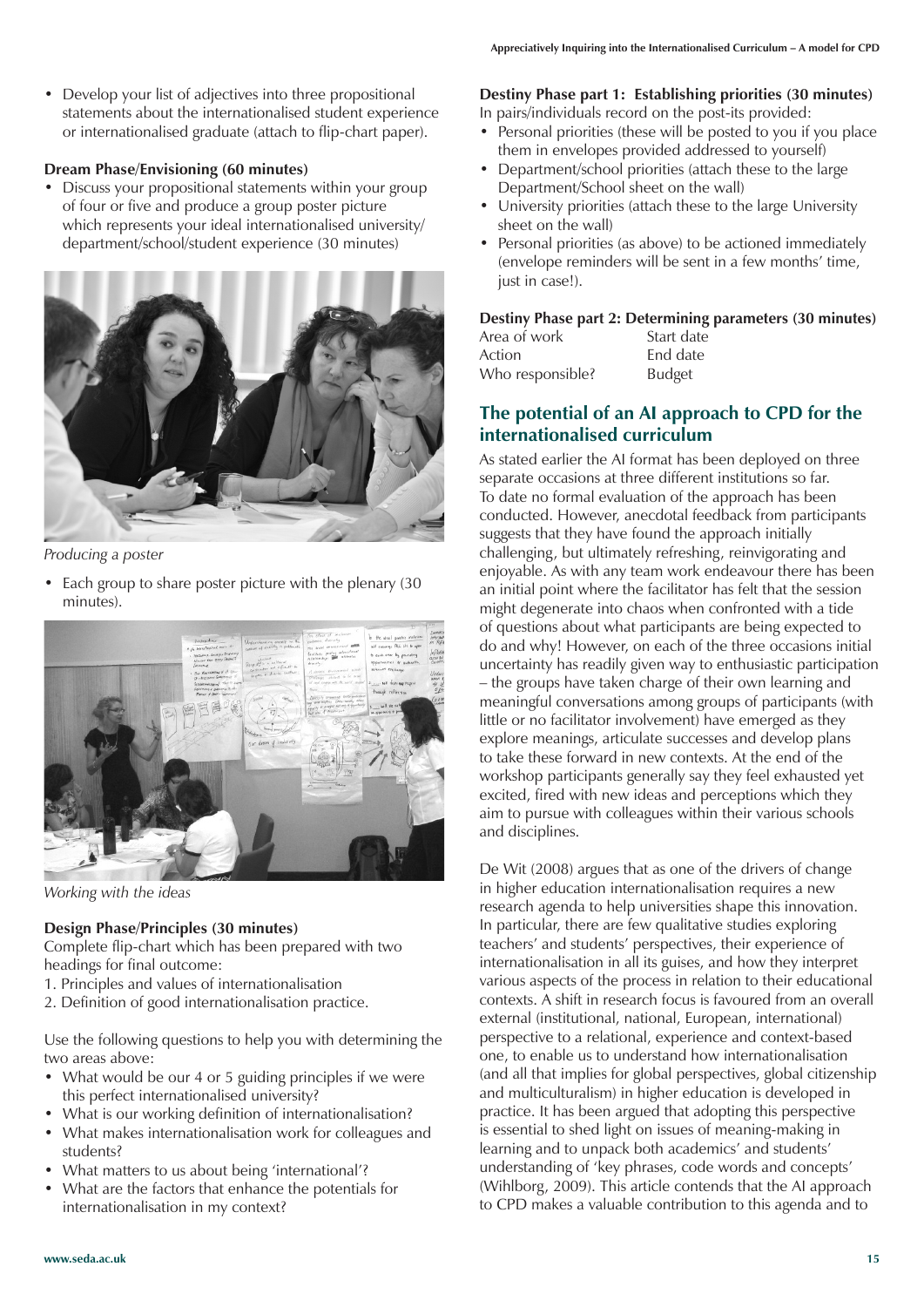developing the internationalised curriculum. As a team-based approach underpinned by a 'diffusionist' model of change management which encompasses 'the bringing together of faculty [and students] for discussion of processes' in the spirit of collaboration, insider perspectives and authentic engagement (Campbell, 2007; Caruana and Hanstock, 2008; Chang *et al.,* 2004), it represents a starting point for what Alderson (1996) has described as:

*'…a journey which at each stage requires exploration and negotiation of understandings, re-examining of currently held beliefs, reflection on current practice, gathering and learning information from a variety of sources, and opportunities for social construction of knowledge.'*

### **References**

Alderson, A., (1996) 'Internationalisation and academic staff development', Paper presented at *Educational Research: Building New Partnerships,* the Joint ERA-AARE Conference, Singapore, 25-29 November.

Appadurai, A. (2001) (ed.) *Globalization,* Durham, NC: Duke University Press.

Bennett, M. J. (1986) 'A developmental approach to training for intercultural sensitivity', *International Journal of Intercultural Relations*  10 (2), pp. 179-9.

Bushe, G. R. (2010) 'Generativity and the transformational potential of Appreciative Inquiry', in Zandee, D. Cooperrider, D. L. and Avital, M. (eds.) *Organisational Generativity: advances in Appreciative Inquiry,* Vol. 3, Bingley, UK: Emerald.

Campbell, F. (2007) 'Hearing the student voice: enhancing academic professional development through the involvement of students', *Educational Developments* 8.1: pp. 4-8.

Caruana, V. (2009) 'The internationalisation of UK higher education: from "technical observance" to "relational participation", the road to CAPRI', *Enhancing Learning in the Social Sciences* 2(1), summer, 2009 (available at: http://tinyurl.com/c79t2oj).

Caruana, V. (2010) 'The relevance of the internationalised curriculum to graduate capability: the role of new lecturers' attitudes in shaping the "student voice"', in Jones, E. (ed.) *Internationalisation and the Student Voice: higher education perspectives,* London: Routledge.

Caruana, V. and Hanstock, J. (2008) 'Internationalising the curriculum: from rhetoric to reality at the University of Salford', in McKenzie, A. and Shiel, C., *The Global University: the role of senior managers,* London: Development Education Association (DEA) (available at: http://tinyurl. com/cwlhumx).

Caruana, V. and Ploner, J. (2010) 'Internationalisation and equality and diversity in higher education: merging identities', Report on a research project commissioned by the Equality Challenge Unit (ECU), UK (available at: http://tinyurl.com/4ungtaw).

Chang, R., Wahr, F., De Pew, D., Gray, K., Jansz-Senn, A., and Radloff, A. (2004) 'Knowledge, wisdom and a holistic approach: a case study of change management in academic development' (available at: http:// tinyurl.com/d5mcc7v).

De Wit, H. (2008) 'A research agenda on globalisation and internationalisation in higher education' as cited in 'Internationalisation: a research agenda', *University World News* (0049) 19 October, 2008.

Engberg, M. (2004) 'Using the intercultural development inventory to assess liberal arts outcomes', Center of Inquiry in the Liberal Arts: Wabash IN (available at: http://tinyurl.com/d48o7b3).

Gerdes, E. P. (2002) 'Disciplinary dangers', *Liberal Education,* 88(3), pp. 48-53.

Gergen, K. (1978) 'Toward generative theory', *Journal of Personality and Social Psychology,* 36, pp. 1344–1360.

McTaggart, R. (2003) 'Internationalisation of the curriculum: a discussion paper' (available at: http://tinyurl.com/2c3m46).

Rogers, E. M. (1995) *Diffusion of Innovations,* Free Press, New York.

Vavrus, M. J. (2002) *Transforming the Multicultural Education of Teachers,* New York: Teachers' College Press.

Warren, D. and Fangharel, J. (2005) 'Approaches to the challenge of student cultural diversity: learning from scholarship and practice', in Warren, D. and Fangharel, J. (eds.) (2005) *International Conference on the Scholarship of Teaching and Learning: Proceedings 2003 and 2004,* London: Education Development Centre, City University.

Wihlborg, M. (2009) 'The pedagogical dimension of internationalisation? A challenging quality issue in higher education for the twenty-first century', *European Education Journal,* 8(1), pp. 117-132.

*Note: The illustrations have been taken from workshops in the UK and Australia.*

**Vivienne Caruana** is Reader in Internationalisation of HE at Leeds Metropolitan University (V.Caruana@leedsmet.ac.uk).

# Book Review

## **Reshaping Doctoral Education**

Edited by Alison Lee and Susan Danby

Abingdon, Routledge, 2012



This book is written in the context of a doubling of the number of doctorates being awarded around the world. It aims to address the changing nature of doctoral education, and offer views on doctoral pedagogies, disciplinary specificity, the relationship between pedagogy and knowledge generation and issues of transdisciplinarity.

The contributors include academics and doctoral researchers from Australasia, Scandinavia and the UK. Perspectives from North America, South Africa and China are also included, so the book can correctly be called 'international'. Australian writers are particularly well represented, and much good work on the doctorate has taken place there in the last decade. It is difficult to make a coherent book when so many have contributed to it (33 are listed, including the editors), and inevitably the 15 chapters include some outstanding contributions and some rather more baffling.

There is a very good chapter on 'learning from the literature' by David Boote in the College of Education at the University of Central Florida. It critiques different approaches to the literature review and could give both supervisors and students a sound basis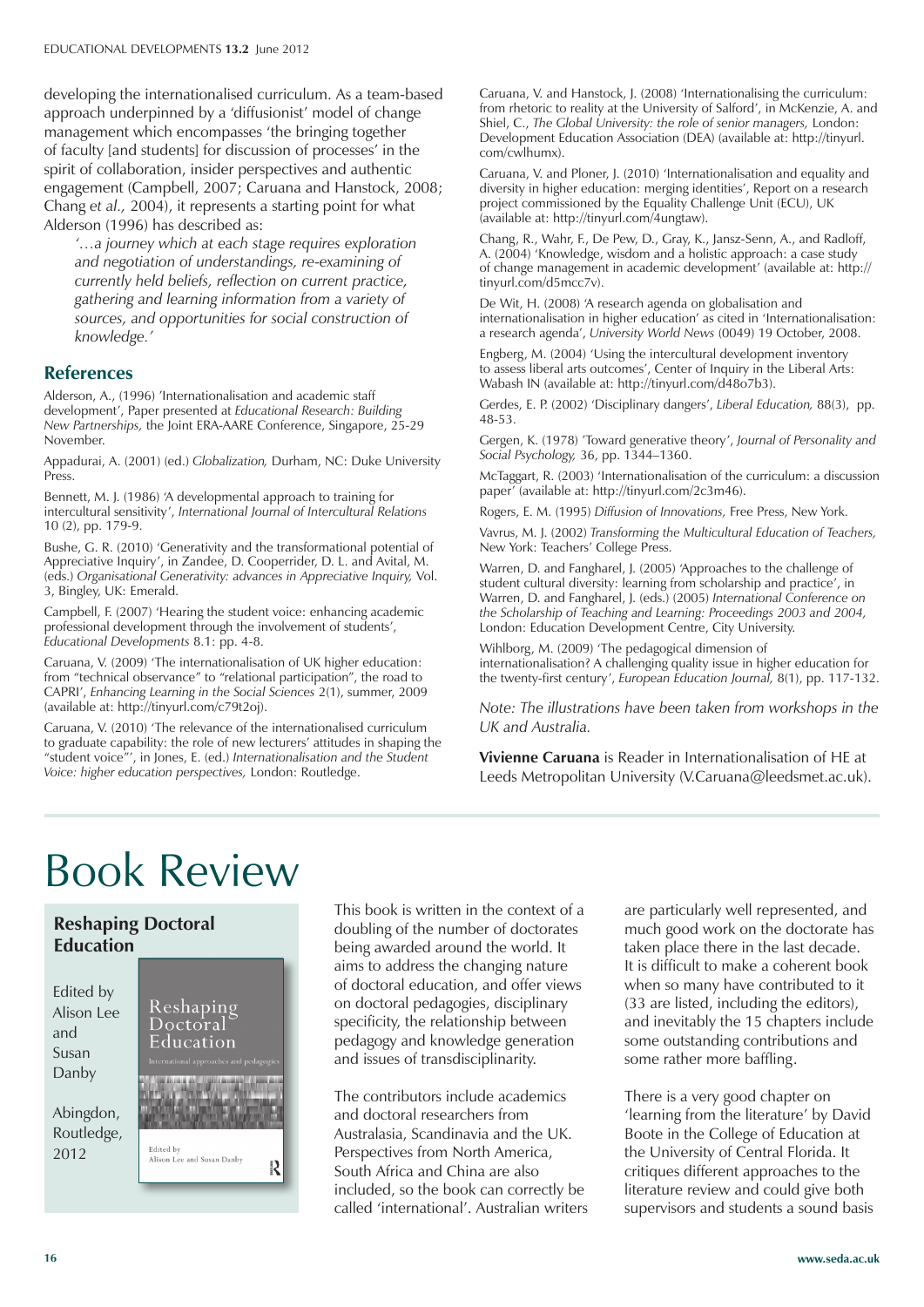for forming their own assessment rubric. In my experience this is an area that benefits from greater explication for doctoral students, and the suggestions of using Venn diagrams or t-charts to summarise literature could be particularly helpful for some students. For me, as a consultant working on supervisor development programmes, this was the most useful section of the book.

The editors frame doctoral pedagogy in two ways: design and action. This automatically limits some of the questions that could be asked: for example there is little discussion about whether the doctorate has a liberating or controlling purpose, is a social or cognitive process, an organisational or an individual activity. The cultural differences and educational imperatives that must be experienced by authors from so many countries, remain sadly hidden. Questions about and examples of identity development during the doctoral process do arise, but they are almost written in as asides. Exploring these could have created a rich resource, but the aim

of the book seems to have been to look at other generic trends in doctoral education through a series of case studies.

There are more links that could have been made between the chapters. For example, there is an interesting potential link between the final chapter on 'Indigenous students undertaking doctoral education' where the authors write about the 'Te Kupenga o MAI programme' of pastoral, cultural and academic support, and the chapter on 'Doctoral Summer Schools as transformative pedagogies' (a good title, but it never really answers the question 'why are they transformative?').

Future trends are highlighted in two ways: the chapter on 'doctoralnet' describes an international multidisciplinary network of doctoral students hosted by Linkoping University. The authors of this chapter claim that this raises the issue of international collaboration on research – however they do not discuss some of the more practical issues that arise,

in particular funding of international research and the copyright issues that might occur when sharing 'work in progress'.

The second major trend that is highlighted is the transdisciplinary doctorate. The issue is worth exploring, but early definitions of what the authors mean by transdisciplinary, interdisciplinary and multidisciplinary would have helped me place this work more usefully.

So who will find this book useful? It is a rich resource of case studies, with some theorising. It is not practical enough for individual supervisors, nor theorised sufficiently to be a programme text. However, for those doing further research or given the responsibility of creating programmes for supervisors, it could be an additional resource to have on the shelf.

**Dr Anne Lee** is an Independent Academic Developer and Qualitative Researcher (www.drannelee.wordpress.com).

## The HEAR is here: but how can we make it work for our institution and our graduates?

**Lysandre de la Haye** and **Elizabeth Cleaver,** Newman University College

### **Background**

The report of the Burgess Group into the suitability of degree classifications in the 21st century (Burgess, 2007) highlighted the need for a richer, more holistic picture of graduates' achievements than current UK degree classifications could offer. With the momentum of the Bologna Process gathering pace, the inclusion of agreed Bologna Diploma Supplement information was also recommended. To this end, the Higher Education Achievement Report (HEAR) was proposed with the aim of developing a single document which could both provide information on the basic marks that make up a graduate's degree and give a richer picture of graduate's achievements during their period of study.

However, before such a major change could be implemented across the sector, an initial trial commenced in September 2008, with 17 institutions (see Figure 1).



*Figure 1 HEAR initial trial process*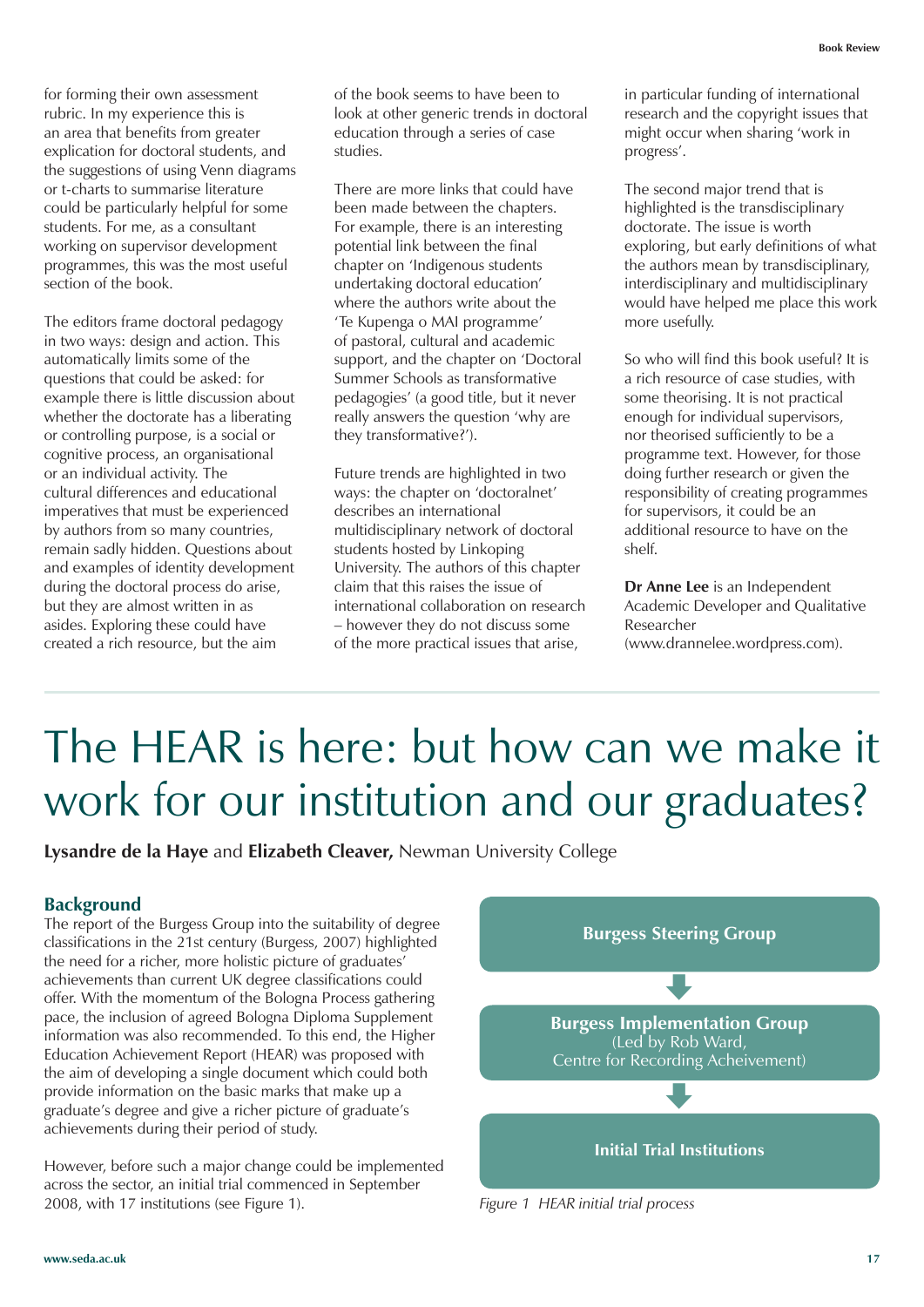The trial included a range of institutions, including Professor Sir Bob Burgess' University of Leicester, and Newman University College. As one of the smallest institutions, Newman provided a useful benchmark in terms of how to manage and develop the HEAR with very limited resources (working on the theory that if we can do it, anyone can).

The trial aimed to use a few carefully chosen subject areas, but as we did not offer the selected subjects as single Honours, it was agreed that Newman would trial Combined Honours subjects and would also look at other programmes such as Foundation Degrees and Initial Teacher Education undergraduate programmes.

The trial began in early 2009 and once the initial institutions had reported back, further institutions were invited to join phase two (taking those involved up to 30), expanding the scope to encompass other programmes and more subject areas.

Frequent meetings were held and ideas and issues fed in at all stages, with advice and guidance on the shape and contents of the HEAR hotly debated. Of particular concern were whether failed modules or academic offences should be detailed in the HEAR, and the level of detail to be included in module descriptions and transcripts.

The first go at producing an internal HEAR was undertaken by several of the trial members, including Newman University College, for those graduating in summer 2010. This proved very useful in terms of highlighting key issues and technical 'glitches'.

Summer 2011 saw a small number of the trial institutions providing HEARs to their outgoing graduates. Newman University College was the only institution nationally to provide HEARs for all graduates, as well as Foundation Degree graduates, PGCE programmes and some masters level programmes.

### **So what does a HEAR look like?**

The Final release guidance in the Integrated HEAR starter pack states that:

*'The Higher Education Achievement Report (HEAR) will provide a single comprehensive record of a learner's achievement as recommended by the Measuring and Recording Student Achievement Steering Group (Burgess Group)…It will adhere to a template, incorporating the Diploma Supplement (DS), and be verified by the Academic Registrar or equivalent officer. It may be accessed at any time during a student's career with the institution and afterwards.'* 

The HEAR collates and details information required by the Bologna Agreement for the Bologna Diploma Supplement which includes:

• the results of this study (including information on both the weighting of elements of assessment and the types of assessment which the graduate has experienced)

- the final Degree classification achieved
- the entry requirements for the programme taken
- details of access to further study to which the qualification provides access
- details on the UK Higher Education System to contextualise the HEAR.

In addition, the HEAR provides a summary of the programme studied, aimed primarily at assisting employers, and a rich overview of each student's life at university under three distinct headings:

- Additional Awards (accredited performance in nonacademic contexts)
- Additional recognised activities undertaken by students which demonstrate achievement
- • University, Professional and Departmental prizes.

This means that for the first time employers have verification available from the university about the additional activities (such as Chair of a Society, Student Staff Consultative Committee representative) that the graduate has included in their job application or CV.

### **Issues, early difficulties and how we overcame them**

Our first step with developing the Newman HEAR was the creation of a working group which incorporated representatives from both academic and support areas (especially from IT) together with colleagues from our Students' Union.

We considered the resources needed to make it happen (temporal, technical and human) and the information and processes already in place to assist us with development. The following headings provide details of some of the areas where we experienced initial difficulties.

#### **Information sources and the HEAR**

We already held much of what would be detailed in the HEAR, including information identifying the student, Programme Title and assessment records (see Figure 2). We also had the advantage of having already incorporated the necessary Diploma Supplement requirements into the transcripts issued to all students annually before the process began.

We knew that the contextual information, being standard, could be incorporated with our transcripts to form the outline of the HEAR, but the challenge for us was how best to incorporate the Programme summary information. A further issue was whether the programme information we already held for Validation and Quality Assurance purposes was necessarily appropriate for the HEAR.

We agreed that, as the format of the programme aims produced for Programme Specifications varied and contained differing levels of information, a new 'fit for purpose' summary would be requested from each head of subject or Programme. This was tested by academic members of the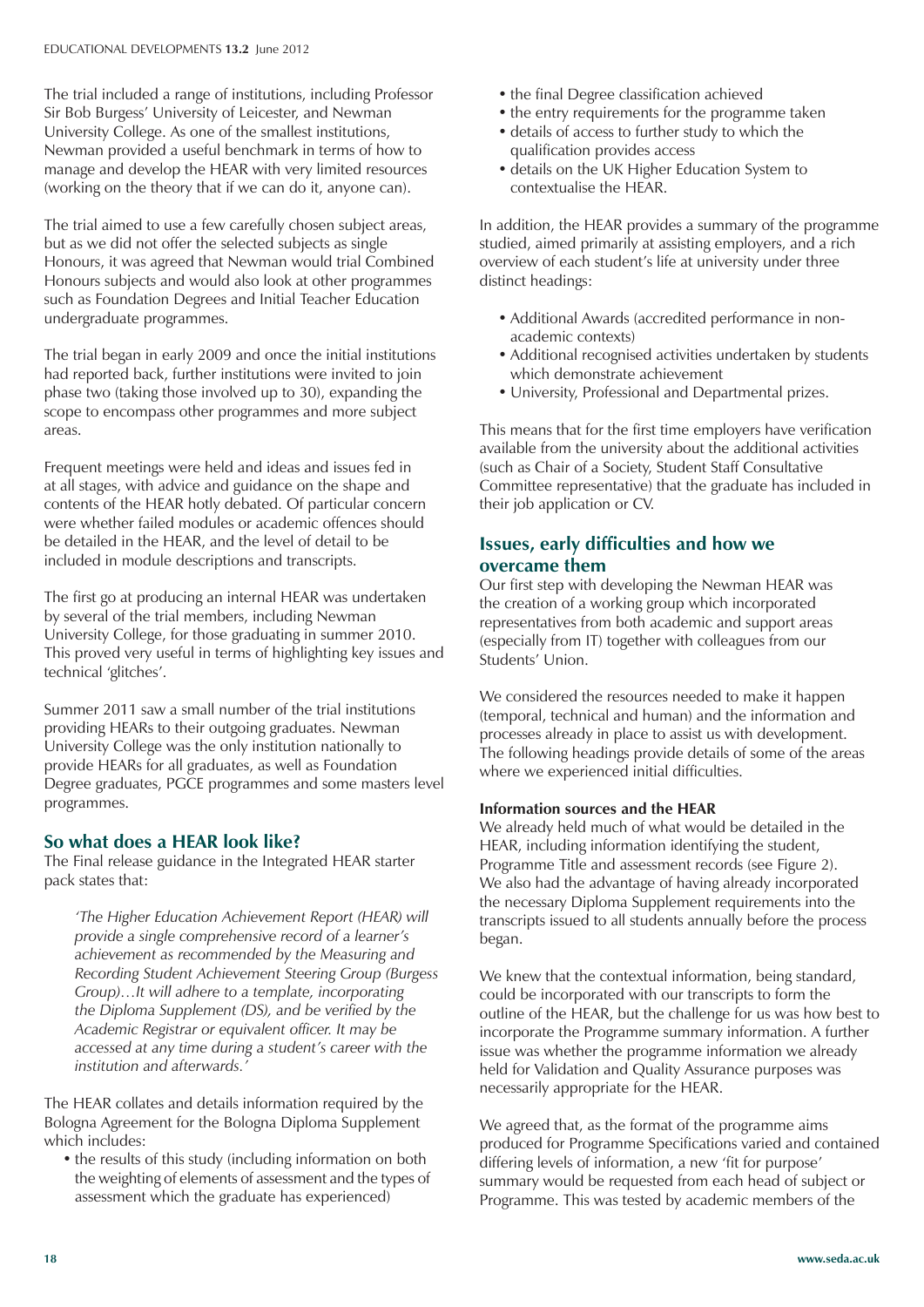

*Figure 2 Existing Information Sources at Newman*

working group who were also responsible for developing the guidelines for summaries. We explained the need for the information, produced clear guidance, outlined basic requirements and set a deadline. We received the summaries within a six-week period, covering over 200 combined honours routes as well as a range of Foundation level, Masters, Initial Teacher Education and Single Honours programmes.

Meanwhile our colleagues from central Management Information Systems had identified fields on our Student Information System (which is used to produce the annual transcripts) where the information could be harvested for the HEAR. For convenience, it was essential to be able to 'paste' the information directly into the field identified on the students' records system.

Having received all current programme summaries we have built the inclusion of a programme summary into our validation processes. The work of our Management Information Systems colleague was essential in this process, by ensuring that Word files could be easily pasted into student records fields.

#### **Module results**

A further area of work involved the module results. These were already held and produced on annual transcripts, but the weighting of each element and the type of assessment were not included. Considerable testing was undertaken to produce a report which included the information and was readable and digestible in hard copy format.

The inclusion of the number of attempts taken to complete a module also gave rise to considerable discussion amongst academics. However, it is interesting to note that students who were consulted did not feel this was a problem.

As details of weightings and assessment type were already held on our students' records system, the challenge was finding the necessary human resources to ensure the

information held matched that held in the Quality Assurance documents. This was undertaken using funding (a small sum) supplied by the HEAR project Steering Group to the trial institutions. In undertaking this we recognised the need to change our overall processes, with colleagues from the Quality Office agreeing to update the details held on the students' records system directly, rather than passing them to other colleagues to enter. Whilst this change necessitated some training, it has ensured that changes to modules and programmes are now recorded on the student records system in a consistent manner.

#### **Section 6.1**

This section can be argued to be one of the most important sections of the HEAR as it provides additional information relating to student achievement. The information which is included under the three headings (additional awards; additional recognised activities; University, Professional and Departmental prizes) provided a particular area of concern for us because we are an institution that does not provide such prizes as a matter of principle (reflecting the values at the heart of our Catholic Mission and Ethos).

While the final guidance for institutions provided by Universities UK does allow for institutions to indicate that they do not offer this opportunity, we did not feel it appropriate to leave this heading blank. So we have decided to include the following in all Newman HEARs:

*'It is not the policy of the University College to award individual prizes.'*

We also felt that the inclusion of verifiable activities was problematic, particularly for those students who due to particular circumstances (*i.e.* the need to maintain a significant part-time job or to fulfil caring responsibilities) may be less able to engage with some of the extra verifiable activities often associated with full-time study. Discussions with other members of the trial group were an extremely useful resource in this area as most of them were also facing these questions.

As part of the solution to this issue the trial group agreed that they would insert institutional statements around graduate attributes. At Newman this was taken from our Learning Teaching and Assessment Strategy to demonstrate to future employers what, in addition to the taught components of their degrees, makes a Newman University College graduate:

*'Newman students and graduates are equipped to be independent life-long and life-wide learners who are keen and able to work in partnership with others. They are aware of and attentive to their citizenship responsibilities, are comfortable with uncertainty and are able to address many of the emerging social and environmental challenges facing contemporary societies.'*

For those students with additional activities to verify (such as Students' Union and volunteering activities) it was agreed to consider what could be verified, how it could be verified and how best to include this in the HEAR.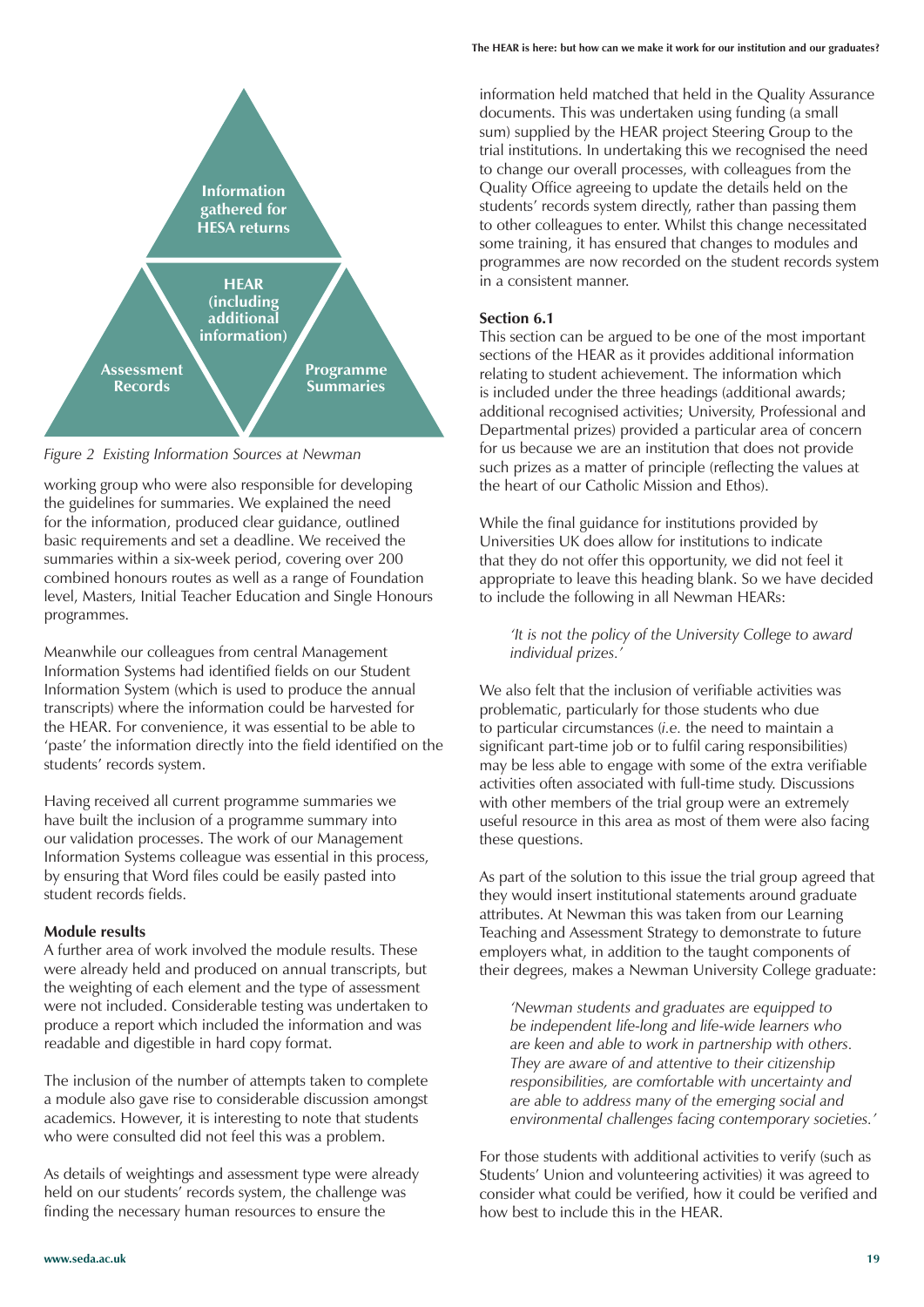The range of activities and the different subsystems in which the information was held proved a major consideration, as did the requirement, for Section 6.1 only, that students could seek the removal of any item. The need to create the minimum amount of additional workload, whilst maintaining and supporting the spirit of the section, required considerable negotiation. For a small institution this meant agreeing to a central contact inputting the relevant data into an agreed field on the students' records system. This has worked well for the initial HEARs, but we are considering training those managers responsible for providing the information for this section to be able to input it directly. For larger institutions, this may work better as the role is likely to be devolved to a faculty or school level.

The working group considered those activities which could be included and it was agreed to highlight those which are paid and those which are unpaid. A series of simple statements, which clarified the role(s) undertaken, was agreed as exemplified by the following:

- Captain of Sports Club
- Secretary/Vice Captain of Sports Club
- Chair of Students' Union Club or Society
- Secretary of Students' Union Club or Society
- Student Union Officer
- Student Union Executive
- Member of University College Working Group
- Member of University College Validation panel
- Student Ambassador
- Non-Medical helper
- Guardian Angel.

We agreed not to include the name of any Students' Union Clubs or Societies, to prevent any potential bias from employers relating to a particular club or society focus.

## **Electronic and Paper Copies**

Having agreed to produce both paper and electronic copies of the HEAR, there were a number of considerations to be taken into account. For electronic versions in particular, these included both the security and storage of the HEAR following graduation. The use of a digital storage system can pose problems of cost (particularly for smaller institutions or those who devolve responsibility for the HEAR to the faculty or school level) and the issue of the potential proliferation of different storage sites as each becomes full. A number of the trial institutions, including Newman University College, have paused their considerations of these issues for the present to await the results of a series of parallel projects and in particular DARE (Digital Academic Records Exchange) are looking at the issue of shared digital storage, keeping in mind the need to provide secure access both to graduates and potential employers.

In considering a hard copy version, institutions were instructed:

*'The overall length of any paper document should not be more than six pages.'*

As the paper copy has to include all contextual information, together with the generic information on UK qualifications and a full-page diagram, the space left for Sections 4, 5 and 6 becomes limited to around three pages. How the information can be presented, whilst remaining legible, has required considerable efforts of testing, programming and discussion. It has also meant considering exactly what should be included, particularly with regard to module results, and this has led our institution to include only those modules that directly contribute to the award (for honours Degrees this had meant only including modules at levels 5 and 6).

Initially, our major concerns related to the resources required to incorporate the HEAR into our Student Information Systems. As a smaller institution we did not have the financial resource available to buy in the necessary software options, and the idea of sequestering staff to undertake manual input of large amounts of data was not an option. In early trials we estimated that the amount of time and human resources required each year was not possible. However, we wanted to make it work and have been fortunate in that the dedication of colleagues within the working group and the expertise provided from our Management Information Systems area have ensured that the issues could be overcome.

### **Why do it?**

The drivers for the HEAR come from the National Union of Students, the Burgess Report and the Government (White Paper 2011):

*'There has long been a view that the summary model of degree classification, using first, 2.1, 2.2 and third as descriptors, is inadequate to show potential employers what an individual student has done and can do. Overseen by a group led by Professor Sir Bob Burgess, Vice-Chancellor of the University of Leicester, the higher education sector has been developing the Higher Education Achievement Report (HEAR) to provide a richer description of student achievement, including information about module marks, academic credit and other achievements that can be verified by their institution…With on-going support for institutions from the HE Academy over the next year, we expect to see most institutions developing HEARs for all their undergraduate students from September 2012.'* (White Paper, 2011, para 3.44)

Expectations are that a HEAR or its equivalent for all graduates is now evidenced in UK national quality assurance systems. The new QAA UK Quality Code Part C: 'Indicators of sound practice', states:

*'Indicator 6: When students leave their programme of study, higher education providers issue to them a detailed record of their studies, which gives evidence to others of the students' achievement in their academic programme.'* (p.10)

As part of our own implementation process Newman also carried out two surveys with around 30 employers: one in the early stages to ensure that local and regional employers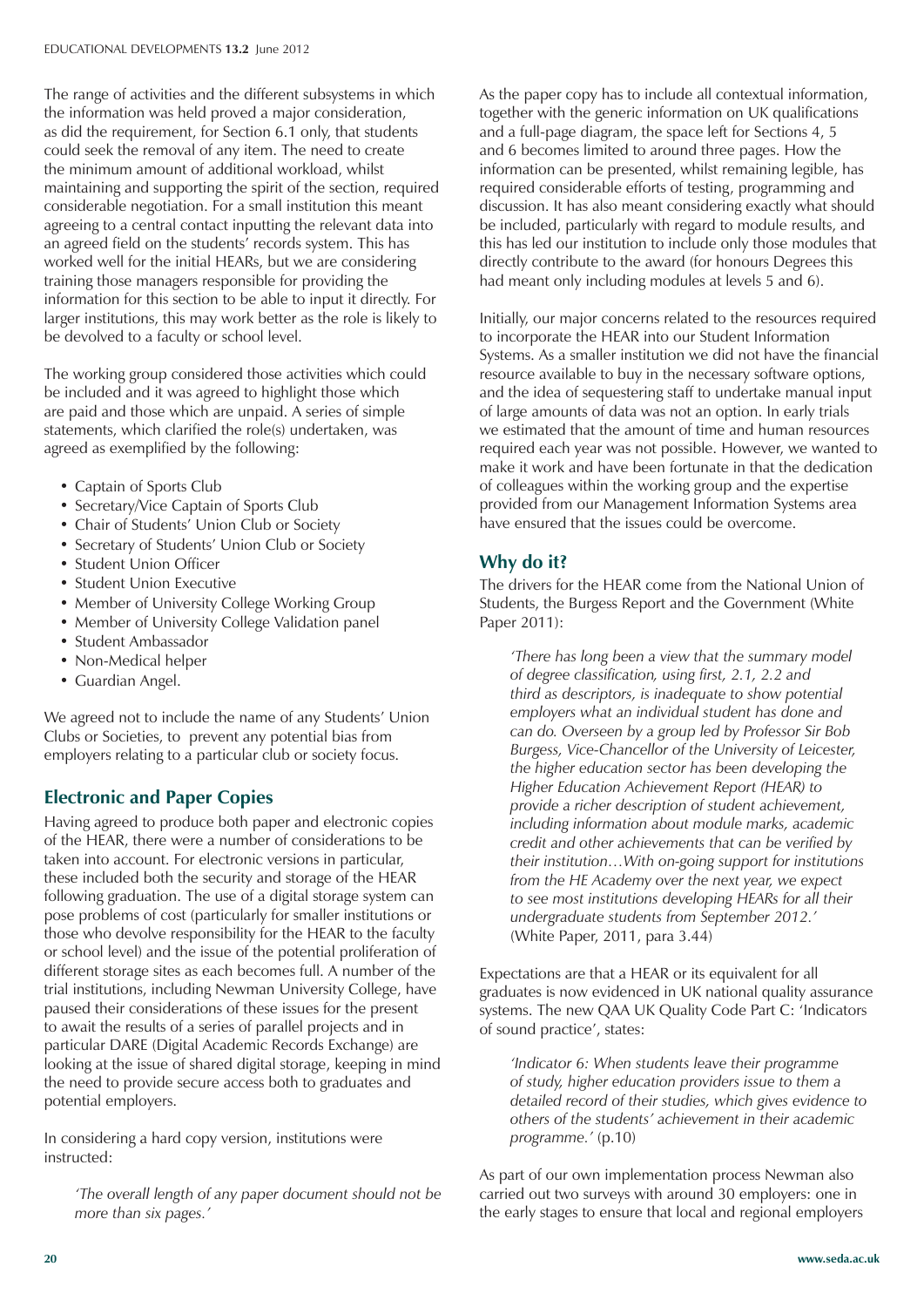felt that the HEAR would contain useful information and then one at a later stage when the template for the HEAR had been finalised.

Both surveys found that employers were most interested in the Programme Summary information, the breakdown of results, but also felt that the section on other achievements helped to provide a more detailed picture of the graduate as a job candidate. Interestingly, the element that employers judged to be least necessary was the actual classification. However it is important to stress that this was a small-scale survey of employers with connections to Newman and may not therefore reflect the national picture.

### **What did our graduates think?**

Certainly, the enthusiasm of students who were involved in the trial, as members of focus groups and the main university College working group, has shown its importance. They were clear that it provides a richer picture of their academic attainment and, most importantly, provides verification of previously unrecorded achievements.

However, we also wished to find out whether an actual HEAR was as useful as we all hoped and to this end a short two-page survey was undertaken with graduates who received their HEAR from the University College in 2011. The Survey was sent out, together with the Destination of Leavers Survey, and graduates were able to return both surveys together. The survey aimed to gather basic descriptive information about graduates' perception and use of the HEAR. Tables 1-3 below provide an overview of graduates' perceptions of its utility.

| Question                                                                   | <b>Yes</b> | No  |
|----------------------------------------------------------------------------|------------|-----|
| Have you looked at your HEAR?                                              | 87%        | 13% |
| Have you shown it to anyone?                                               | 33%        | 67% |
| Are you happy with the level of detail<br>of your HEAR?                    | 95%        | 5%  |
| Is it important and valuable to<br>employers to have this level of detail? | 80%        | 20% |

*Table 1 Responses to binary forced choice questions around perceptions and use of the HEAR (n = 101)*

| Where you have shown it to anyone, have you used it for? |     |  |
|----------------------------------------------------------|-----|--|
| Job application                                          | 72% |  |
| $\alpha$                                                 | 15% |  |
| Interview                                                | 8%  |  |
| Further study application                                | 5%  |  |



| How useful will your HEAR be to help you find employment? |     |  |  |
|-----------------------------------------------------------|-----|--|--|
| Very/Quite                                                | 61% |  |  |
| Not very/Not at all                                       | 39% |  |  |

*Table 3 Perceptions of usefulness of the HEAR (n = 101)* 

Whilst we were limited in the number of questions that we could pose, our survey indicates that graduates are viewing the HEAR as both important and useful. Future surveys will follow up our initial survey to monitor whether initial interest and perceptions of utility change over time as the HEAR becomes the norm for the sector.

### **Top Tips for successful implementation of the HEAR**

With the current policy emphasis being placed on the HEAR and the interest and support from students, graduates and employers, it is quite clear that it is here to stay. For colleagues at the beginning of their journey towards introducing the HEAR institution-wide, or those considering how to take it forward, we hope that the following 'Top Tips' may be of help to you. Many may seem axiomatic, but from our experience it is easy, when in the process of change, to overlook the most obvious of considerations:

- Tip 1: Obtain support from the most senior managers within your institution.
- Tip 2: Ensure congruence of the HEAR with the institutional agenda.
- Tip 3: Ensure that those implementing the change have a mandate to take decisions.
- Tip 4: Communicate often and clearly about the HEAR both up and down.
- Tip 5: Ensure a working/steering group/committee/ sub-committee with sufficient representation for institutional 'buy in', but also a named lead.
- Tip 6: Make your Students' Union or Guild and IT Services/Management Information Systems your new best friends.

Further advice and detailed case studies from seven of the institutions, including Newman University College, can be obtained from the Centre for Recording Achievement which is working with Universities UK to monitor and support the move towards sector-wide take up of the HEAR.

#### **Materials**

Integrated HEAR Starter Pack (Universities UK) (tinyurl.com/7xnwr85). Centre for Recording Achievement: http://www.recordingachievement. org/

#### **References**

Burgess, B. (2007) 'Beyond the honours degree – the Burgess Group final report', Universities UK (tinyurl.com/4xdwzb4).

QAA UK Quality Code Part C (tinyurl.com/cm9y6rp).

White Paper (2011) 'Students at the heart of the system', BIS (tinyurl. com/7tqtche).

**Lysandre de la Haye** is Director of Quality, and **Elizabeth Cleaver** is Head of the Learning Development Unit, at Newman University College.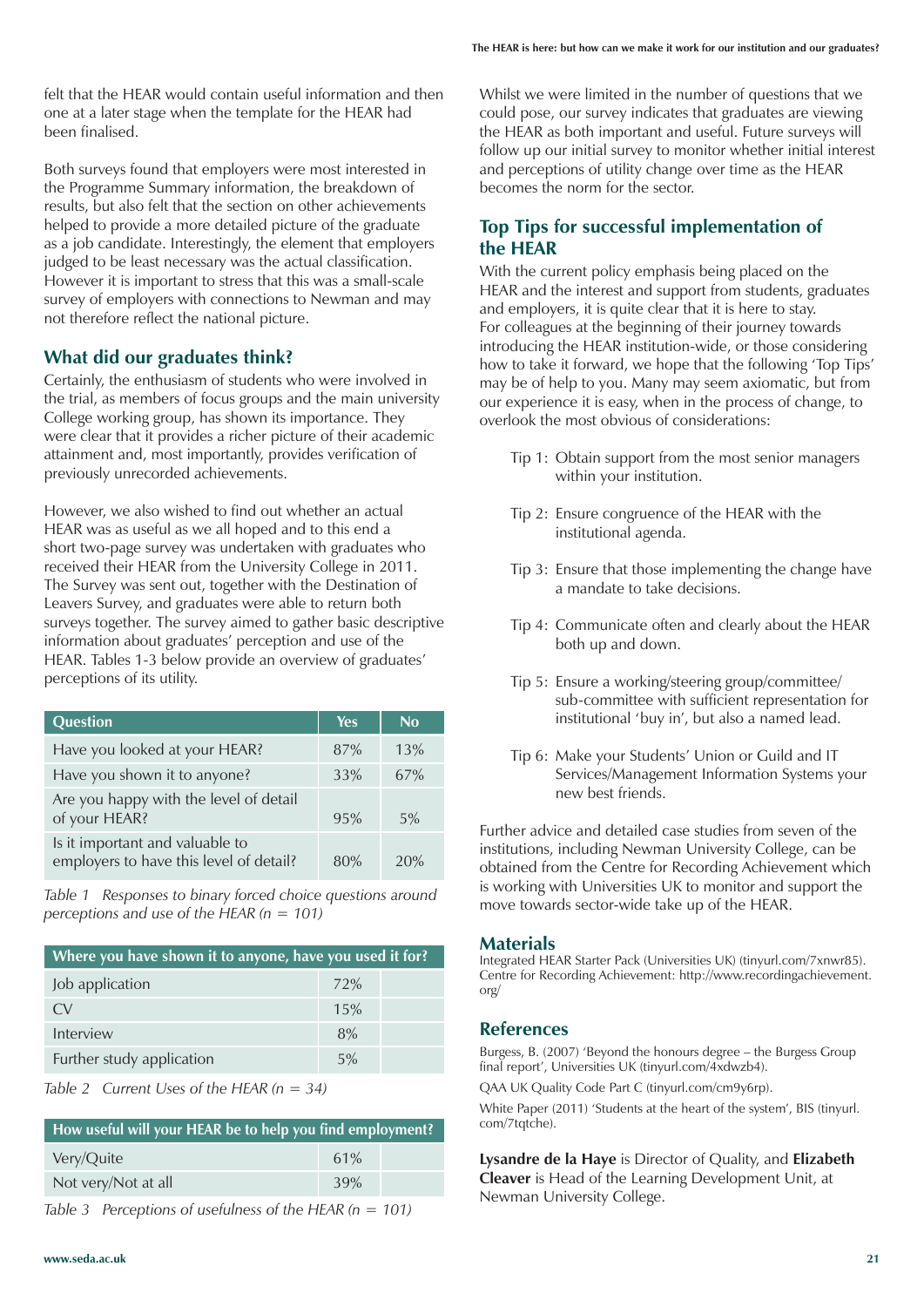# What Now for Student-Led Teaching Awards?

**Oliver Williams,** National Union of Students

Student-led teaching awards are a great way for students to recognise and reward great lecturers and tutors at their universities. They raise the profile and prestige of teaching, while making students feel that their opinions are being valued. People often assume that student-led teaching awards are, in themselves, a means to enhance the quality of teaching and learning at higher education institutions.

Teaching is in need of a bit of a profile boost. Teaching ability is hardly ever a criterion for lecturer promotion. While institutions' research outputs and abilities are rigorously assessed and highly prized in league tables, teaching is relegated to a distant second place. The current gap between those that prioritise teaching and those that concentrate on research is starkly highlighted by David Kernohan's recent analysis (Kernohan, 2012) of the allocation of margin places to universities against the research funding they receive. The places, awarded on criteria of quality, demand and cost, went almost entirely to institutions in receipt of no research funding whatsoever. His analysis highlights the assumption that excellent research automatically translates into outstanding teaching. This is a dangerous trap to fall into when, in reality, NSS scores for student satisfaction with teaching are often higher at new universities. An entire article could be dedicated to whether the NSS is an accurate measure of teaching quality, but it certainly suggests that innovation and student satisfaction are not the preserve of the ancients and civics.

But do student-led teaching awards enhance teaching quality by themselves? We can all, including NUS, be guilty of conflating the aesthetic benefits of running awards with the nitty-gritty business of

improving teaching and learning, when in fact they are two quite separate undertakings. Making lecturers and students feel warm and fuzzy is not the same as improving teaching across the institution, and you always run the standard risk of investing significant resource and effort in preaching to the choir.

There needs to be an intermediate step between running the awards and improving teaching. What that step might be, though, is very much up for discussion. Certainly, student-led teaching awards generate a rich body of data on students' perceptions of excellence in teaching. But it is how that data might be put to use that needs to be examined.

Traditional methods of mass student engagement, typically surveys and module feedback questionnaires, tend to encourage students to pick out what they like least about their teaching and learning experience. Student-led teaching awards shift the paradigm in a way that gets students thinking about what they value most from the teaching they receive. Broadening the spectrum of the student voice can only be a good thing; with the forthcoming QAA student engagement chapter, the need for meaningful partnership will become even more pressing.

There are many challenges and questions for institutions and unions wanting to make the most of information gathered from studentled teaching awards. Do students actually know what is good for them? Or will they just pick out teachers that make them laugh, let them finish early on Fridays or take them to Wetherspoons? The furore over contact hours, for example, shows that students can on occasion be guilty of conflating the quantity of teaching they receive with its quality.

Students' unions have an important role to play in moderating these and like opinions and in supporting students to articulate what they think is excellence in teaching. Thoughtful award criteria, for example, can provoke students into more considered responses that really recognise what excellent teaching looks like.

Across the UK, unions and institutions are already harnessing their studentled teaching awards to reap benefits to quality enhancement. Edinburgh, for example, stages a learning and teaching conference each year that is based on students' views. Very well attended, the conference is based on the perceptions of excellence brought out in the previous year's student-led teaching awards, and brings together student and institutional voices to find the common ground in beliefs about good teaching. Kent Union have made good use of their data by producing a report for each department on their students' views of excellence. Heriot-Watt have taken their data and worked with their institution to have it inform their Postgraduate Certificate in Academic Practice.

These initiatives are all fantastic, yet we believe more good ideas are out there ripe for dissemination. There has never been a more important time to proliferate the ways in which universities engage with the student voice in learning and teaching enhancement. Student-led teaching awards are a fantastic point of departure, but must not be mistaken for an end in themselves.

#### **References**

Kernohan, D. (2012) 'MarginCore – the binary divide' (WonkHE.com).

**Oliver Williams** is a Project Officer for student-led teaching awards at the National Union of Students.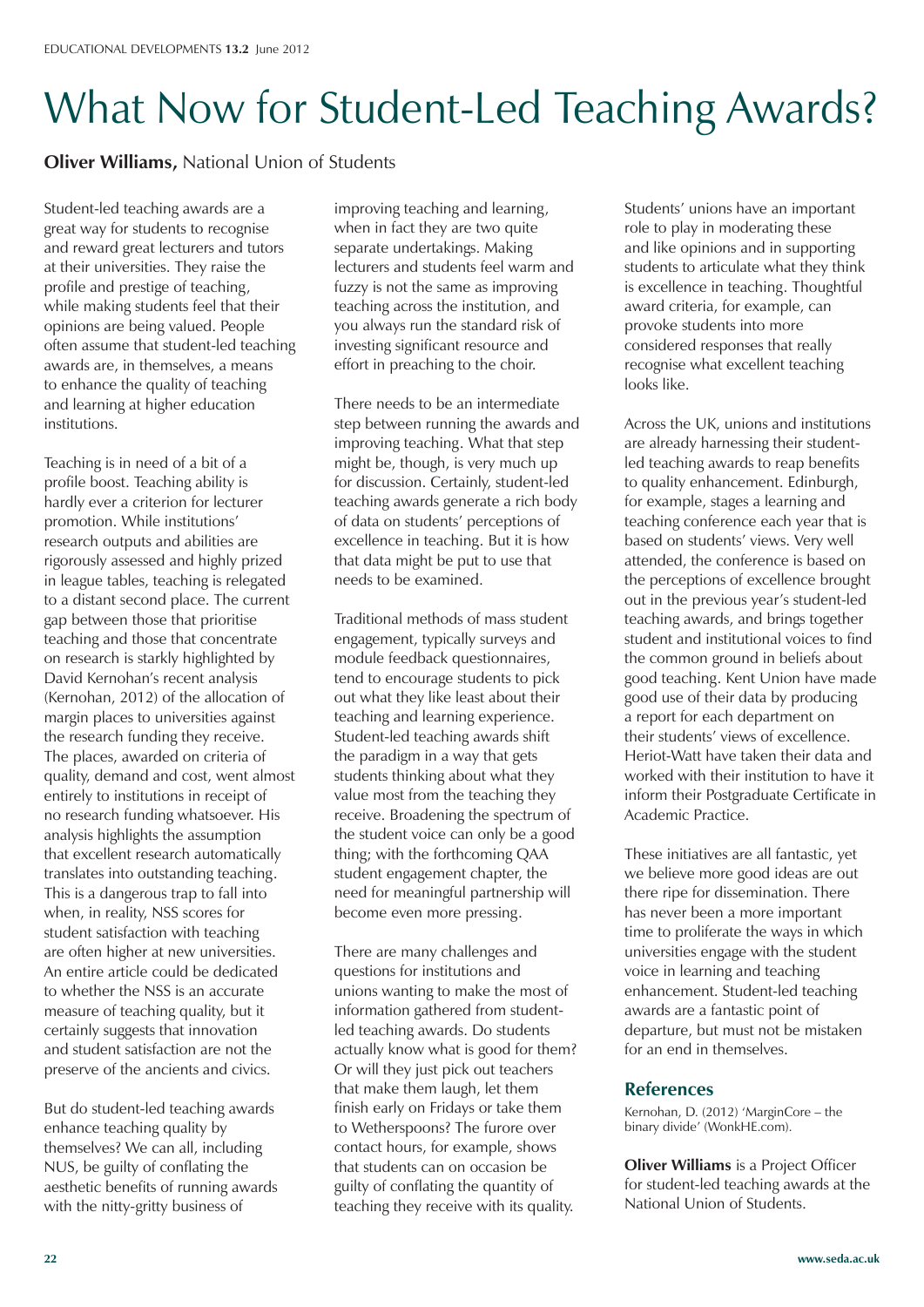## 'How do you know if anyone is there?' Questions from teachers new to virtual classrooms

**Sarah Cornelius,** University of Aberdeen and **Darren Gash,** London Metropolitan University

### **Introduction**

*How do you know if anyone is there? How do you know if learners are paying attention? Do you need two tutors to avoid overload? Does the need for careful preparation inhibit spontaneity?* These are just some of the questions raised during staff development events and workshops facilitated by the authors (e.g. Cornelius and Gash, 2011) by people embarking on teaching in virtual classrooms. This article outlines the tools available in a virtual classroom and addresses some of the questions raised about their use, drawing on evidence from research undertaken by the authors, experiences from their own institutions and other sources.

Virtual classrooms are online learning spaces that use web conferencing technology to enable real-time interaction and collaboration between teachers and learners. Products such as Blackboard Collaborate, Adobe Connect, Wimba Classroom and Elluminate are used across Higher Education to provide support for distance learners, reduce travel costs for faculty and students and provide a more flexible and diverse portfolio of study modes (e.g. Bowler and Raiker, 2011; Cunningham *et al.,* 2010).

The technology aims to emulate a 'classroom-like' experience, offering a range of communication tools such as audio, video and text chat, and interaction tools such as whiteboards, polling, screen sharing and 'breakout rooms' (Chatterton, 2010). In many institutions initial enthusiasts worked out how to use the systems through a process of trial and error. Now, their experience has cascaded down to a wider range of users, many of whom lack experience as virtual learners and need time and support to learn the art of facilitation in this new environment.

Whatever their background, teachers new to virtual classroom technologies may be concerned about what it will be like to teach online in real time. Manuals and training materials tend to focus more on technical and operational matters rather than educational competencies, although attempts to develop appropriate pedagogical models and frameworks for virtual classrooms are ongoing (e.g. De Freitas and Neumann, 2009; Bowler and Raiker, 2011). In this article we attempt to answer some of the practical questions we feel are inadequately covered by existing resources.

### **How do you know if anyone is there? Encouraging interaction**

Even though you can see that all your learners are logged into your virtual classroom, how do you know they are actually

engaged with your learning activities and not checking email, reading online news or playing unrelated games? How do you know they are 'with you', that they are keeping up and understand what is required of them?

If a virtual classroom session includes a lengthy presentation element, the experience for learners can be akin to watching a television programme. Chatterton (2010, p. 5) suggests that 'there is a tendency for those with limited experience of Elluminate to treat it as a "broadcast" system and therefore miss out on its full potential for promoting engagement amongst users'. If this is the case, learners can be easily distracted. Both authors of this article, for example, freely admit that they have checked their email whilst participating in a web conferencing session, and research has found that 86% of mobile internet users use their mobile devices whilst watching TV (Yahoo Advertising Solutions, 2011).

Multitasking with technology is common, particularly amongst younger people (Ofcom, 2010) and engaging learners using technology at a distance is a challenge, particularly if the experience is overly passive. Using the tools provided by virtual classrooms to encourage interaction on a regular basis is, therefore, an important strategy to keep learners on board (Chatterton, 2010; Onlignment, no date), and it is widely acknowledged that learning is enhanced when students are actively engaged in the learning process. In a virtual classroom the tutor can encourage participants to respond to questions using 'yes' or 'no' buttons, to give visual feedback using emoticons, take part in brainstorm activities using text chat, ask questions or give presentations using voice.

Sampson and Shepherd (2010) suggest that opportunities for meaningful interaction should be provided every five to six minutes to encourage engagement. The notion of 'meaningful' interaction is important here – interaction should be beneficial for learners as well as for the teacher. Repeated requests from the teacher for a response that serves to simply confirm that participants can hear may be helpful for the teacher but distracting for the students. Meaningful interaction can be achieved by using the available tools to do things that would be difficult or impossible in a physical classroom – for example using polling tools or questions that elicit a useful set of responses in the text box. Such strategies may also compensate for the lack of body language online; in general, strategies which represent good practice in any teaching and learning context through interaction are the most effective. Engaging virtual classroom sessions are interesting, varied and relevant to learners.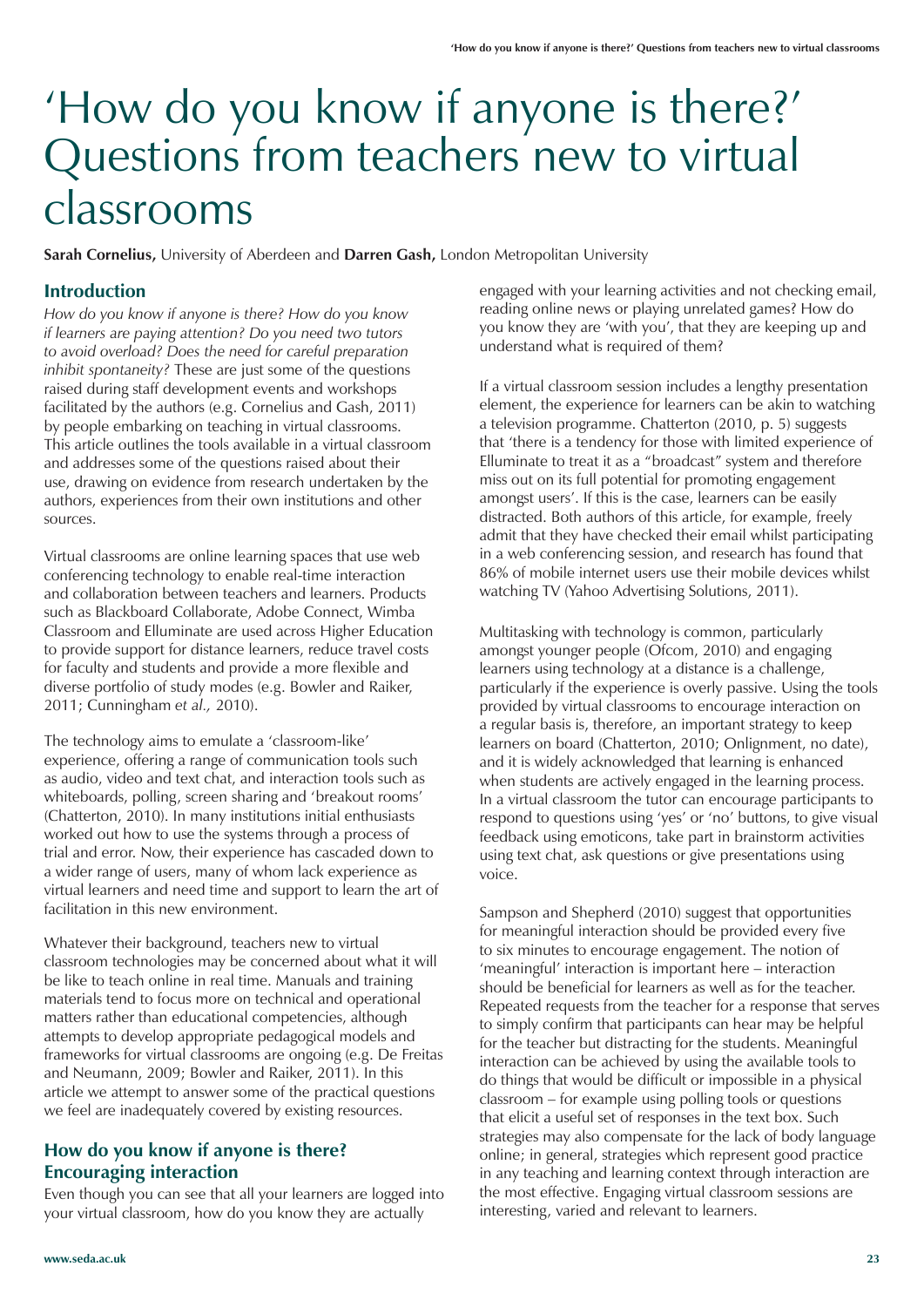## **Can preparation inhibit spontaneity? Being flexible in a virtual classroom**

Chatterton (2010, p. 5) notes that 'it is not unusual for those running an Elluminate session to prepare insufficiently, [the] structure and plan [for] their session'. It is more than just preparing materials – both learners and teachers need to prepare their environment to ensure they are ready for learning and teaching. In a traditional classroom, the mere fact of walking in helps both learner and teacher settle into their roles. However, when logging into a virtual classroom the physical surroundings may hinder this readiness. A survey of a cohort of distance learners at the University of Aberdeen (Cornelius, 2011) found that the majority preferred to participate in virtual classroom sessions from home, although some opted to log in at work despite distractions such as phones ringing and people talking, primarily because technical support was available.

Learners may face technical difficulties trying to engage whilst on the move, for example from airports or internet cafes. Some locations make it difficult for participants to engage. For example, they may feel inhibited when making verbal contributions if others in a room can overhear them, particularly if those contributions are of a reflective or personal nature. It is therefore important to ensure learners know what is expected from them and to encourage them to find an appropriate learning space, somewhere that promotes motivation and engagement. Activities at the beginning of a session such as informal icebreakers or team-building tasks can 'settle' learners into the virtual environment, helping them put aside the distractions of their physical surroundings and focus their attention in the virtual classroom.

Learners also need to develop their technological capabilities as well as understand the etiquette of communication in the new environment. This can be addressed during preparatory sessions, and careful design of activities can help learners develop and practise these skills. For example, during an introductory activity learners can experiment with the whiteboard's drawing tools in order to familiarise themselves before applying them to a more substantive activity later on. Since learners generally make use of virtual classroom tools infrequently, any opportunity to practise and develop skills will be useful.

Learners need to be aware that it is difficult for the teacher to know when they want to speak. For small online groups a naturally free-flowing conversation is possible, however larger groups may need to adhere to clear protocols or guidelines. For example, participants may be asked to use the 'hand raising' function to indicate they wish to say something, or be required to use the text chat to ask questions without interrupting the conversation. Guidelines should be systematically implemented and periodically revisited to ensure learners' needs and preferences are being met and that they are not just there for the teacher's convenience.

Some learners may have anxieties about using web conferencing technology, and if they are worried about which buttons to press to make a contribution they are

unlikely to be focusing on preparing an appropriate and meaningful response to a discussion question. Grant and Cheon (2007) identify learners' and teachers' proficiency with the technology as a critical factor when implementing synchronous conferencing; helping learners develop operational skills will therefore help them develop a sense of control and autonomy in virtual classrooms and to be as comfortable as they would be in a familiar, physical classroom.

For new teachers, careful planning of session structure and content helps provide the reassurance that everything will run smoothly during the session. However, over-planning and rigid adherence to a plan can hinder the flexibility and spontaneity that is characteristic of experienced teachers who are able to adapt and respond to learners' changing needs in a face-to-face session. With experience and practice comes the ability to use virtual classroom tools to achieve the same flexibility: for example, by providing on-the-fly polls to check if learners have understood an important concept, or changing the format of an activity to enable group discussion and prevent an individual dominating a whole group plenary. For a new virtual classroom teacher it may be unsettling to be in an environment in which their full repertoire of teaching and learning strategies is initially not so easy to draw on, but as confidence in the virtual classroom reaches a stage where they are able to spontaneously digress from their plan it can become a rewarding and satisfying experience.

## **Are two teachers necessary? Providing effective support**

The ability to use the virtual classroom tools and multitask (for example to monitor simultaneous audio and text contributions), plus the need for careful planning means that an effective strategy for new virtual teachers can be to work alongside another facilitator. For example, when a participant faces a technical problem this can be addressed by one facilitator whilst the other continues to engage with the other participants. The use of more than one voice can also be an effective way of structuring a session, for example by adopting an interview-style approach to present content (Sampson and Shepherd, 2010). Alternatively, one facilitator may focus on managing oral contributions whilst the other deals with the questions in the text chat. Adopting a team teaching approach can also be a very effective way of mentoring new facilitators to develop their virtual classroom skills.

Factors such as timetabling and staff costs may of course render the use of two facilitators uneconomical or impractical. However, as teachers become more experienced they will eventually be comfortable enough to go solo. They may also find running virtual sessions easier if learners are also experienced and comfortable in the virtual classroom environment, so it is important that steps are taken to develop learners' skills and confidence with the technology so they can solve their own or each other's problems. Learners need to be aware of the kinds of problems that can arise and develop strategies to deal with them. Communication in this regard is vital – to be left in the 'ether' with no way of getting in touch can create unnecessary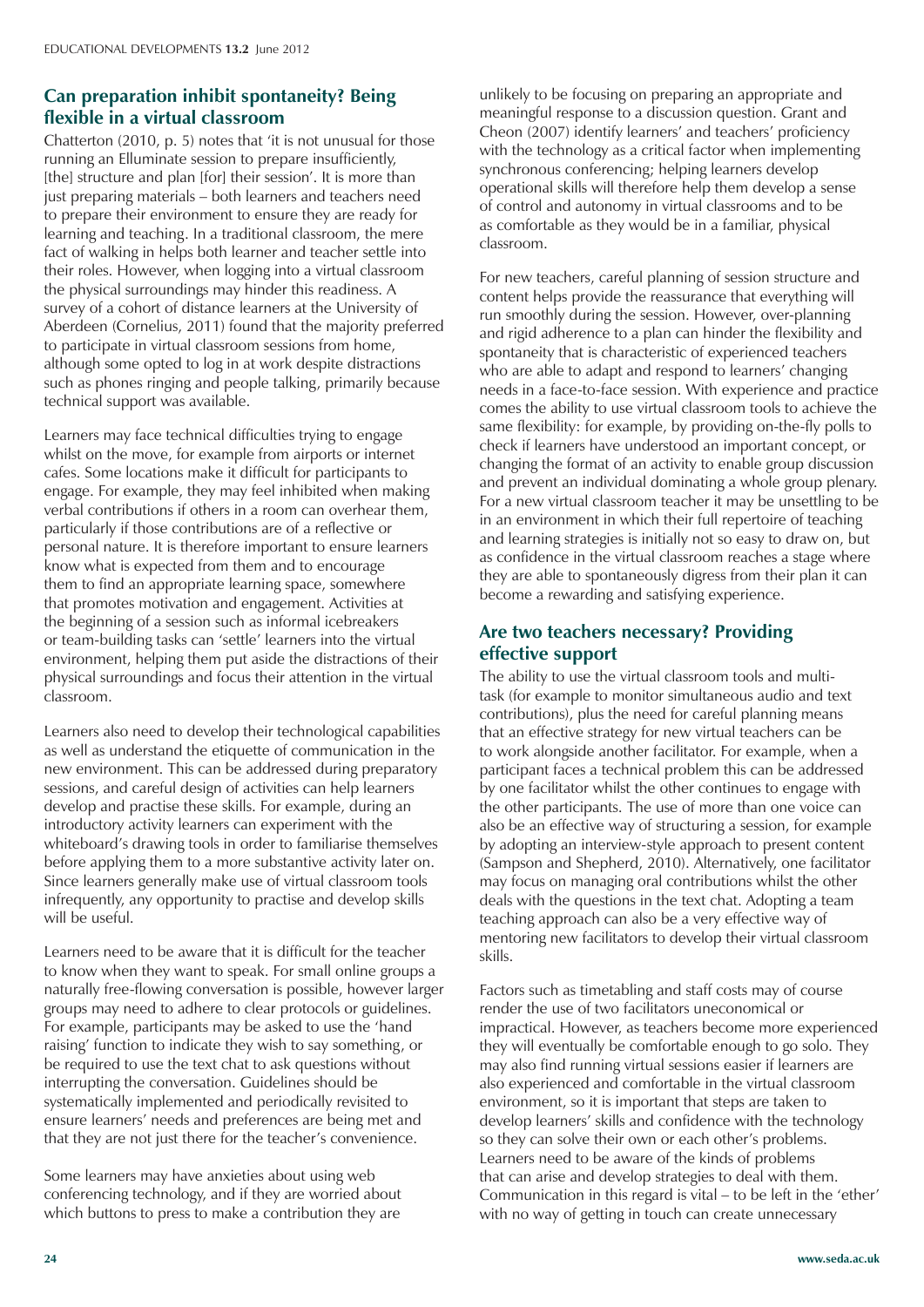stress for learners, so alternative ways of getting in touch via email or phone are also useful, although this does add to the number of media the teacher is required to monitor.

Some of the strategies common to face-to-face situations may also help develop learners' skills and confidence. It is important they come together as a learning community who can work together productively. Icebreaker activities can help build relationships if participants do not already know each other. It is also vital that learners retain a sense of control; for example, although it is easy to randomly distribute participants into virtual 'breakout rooms' with the click of a button, it may be preferable to give them the opportunity to decide how groups should be formed. This may avoid feelings of confusion and disempowerment that can arise when participants are 'picked up' and moved into separate rooms against their will. Such strategies will also help create a more learner-centred environment and move away from a teacher-led 'classroom' which can be a feature of synchronous instruction (Murphy *et al.,* 2011).

A more equitable learning environment will be created where everyone expects to interact and contribute rather than just relying on the teacher. Handing over power and responsibility to learners in an environment where they themselves are not at ease is challenging for many facilitators, but is worth striving for as it will reduce stress levels for both learners and teachers, making the virtual classroom a welcoming and familiar learning environment, rather than a passive experience akin to watching television. Teachers may also benefit from the 'reverse impact' phenomenon whereby the experience of teaching in virtual classrooms has the effect of improving practice in face-to-face classrooms (Royler *et al.,* 2009).

#### **Implications for staff development**

Having discussed issues raised by those new to virtual classrooms we suggest three areas for consideration by teachers and staff developers:

- the importance of being prepared, not just in terms of lesson planning but also in helping learners create a physical space conducive to study
- the importance of practice and the development of appropriate technical skills, as confidence with the technology will lead to a feeling of control and comfort in the environment for both learners and teachers, increasing opportunities for flexibility and spontaneity to address learners' needs
- the importance of support during initial experiences in the virtual classroom and strategies that help both learners and teachers develop autonomy in a complex and demanding technical environment.

Teachers taking on the challenge of virtual classrooms should be prepared to be unsettled by the experience; they need to be ready to question and reflect on their practice; they will also benefit from having experience as a learner as well as a teacher in a virtual classroom. To stay in control of a complex

and demanding environment may push some individuals initially towards a more teacher-centred approach. But encouraging interaction through meaningful activity and providing opportunities for learners to develop their own skills and autonomy will result in a more learner-centred experience. Working with other teachers, sharing questions and reflecting on practice are all essential strategies for teachers developing their skills in the virtual classroom. There is still a lot to learn about teaching in virtual classrooms, and we need to consider both the questions of newcomers and reflections from experienced users to help develop appropriate strategies and identify relevant pedagogical competencies.

#### **References**

Bowler, M. and Raiker, A. (2011) 'Learning to "chat": developing a pedagogical framework for facilitating online synchronous tutorial discussion', *The Journal of Pedagogic Development,* Vol. 1, no. 1, pp. 6-15.

Chatterton, P. (2010) 'Designing for participant engagement with Elluminate Live' (tinyurl.com/38e87x8).

Cornelius, S. (2011) 'Convenience and community?: An exploratory investigation into learners' experiences of web conferencing', in T. Bastiaens and M. Ebner (eds.) *Proceedings of World Conference on Educational Multimedia, Hypermedia and Telecommunications 2011,* American Association for Computing in Education, Chesapeake, VA, pp. 2696-2704.

Cornelius, S. and Gash, D. (2011) 'Supporting the transition from the physical to the virtual classroom', Workshop session at SEDA Spring Conference, May 2011, Edinburgh.

Cunningham, U., Beers Fagersten, K. and Holmsten, E. (2010) '"Can you hear me Hanoi?" Compensatory mechanisms employed in synchronous net-based English language learning', *International Review of Research in Open and Distance Learning,* 11(1), pp. 161-177.

De Freitas, S. and Neumann, T. (2009) 'Pedagogic strategies supporting the use of synchronous audiographic conferencing: a review of the literature', *British Journal of Educational Technology,* 46(6), pp. 980-998.

Grant, M. M. and Cheon, J. (2007) 'The value of using synchronous conferencing for instruction and students', *Journal of Interactive Online Learning,* 6(3), pp. 211-226

Murphy, E., Rodriguez-Manzanares, M. A. and Barbour, M. (2011) 'Asynchronous and synchronous online teaching: perspectives of Canadian high school distance education teachers', *British Journal of Educational Technology,* 42(4), pp. 583-591.

Ofcom (2010) 'Consumers spend almost half of their waking hours using media and communications', August 19 2010 (tinyurl.com/33pzxba).

Onlignment (no date) 'Live online learning: a facilitator's guide' (tinyurl. com/3ypgzoj).

Royler, M. D., Porter, M., Bielefeldt, T., Donaldson, M. B. (2009) '"Teaching online made me a better teacher": studying the impact of virtual course experiences on teachers' face-to-face practice', *Journal of Computing and Teaching in Education,* 25(4), pp. 121-126.

Sampson, B. and Shepherd, C. (2010) 'How to run a virtual classroom session', ALT Webinar recording (tinyurl.co./3crdv2j).

Yahoo Advertising Solutions (2011) 'Mobile shopping framework: the role of mobile devices in the shopping process', White Paper by Yahoo and Neilson (tinyurl.com/69mwfn5).

**Sarah Cornelius** is a Senior Lecturer in the School of Education at the University of Aberdeen (s.cornelius@abdn.ac.uk).

**Darren Gash** is a Learning Technology Advisor in the London Metropolitan University Business School (d.gash@londonmet.ac.uk).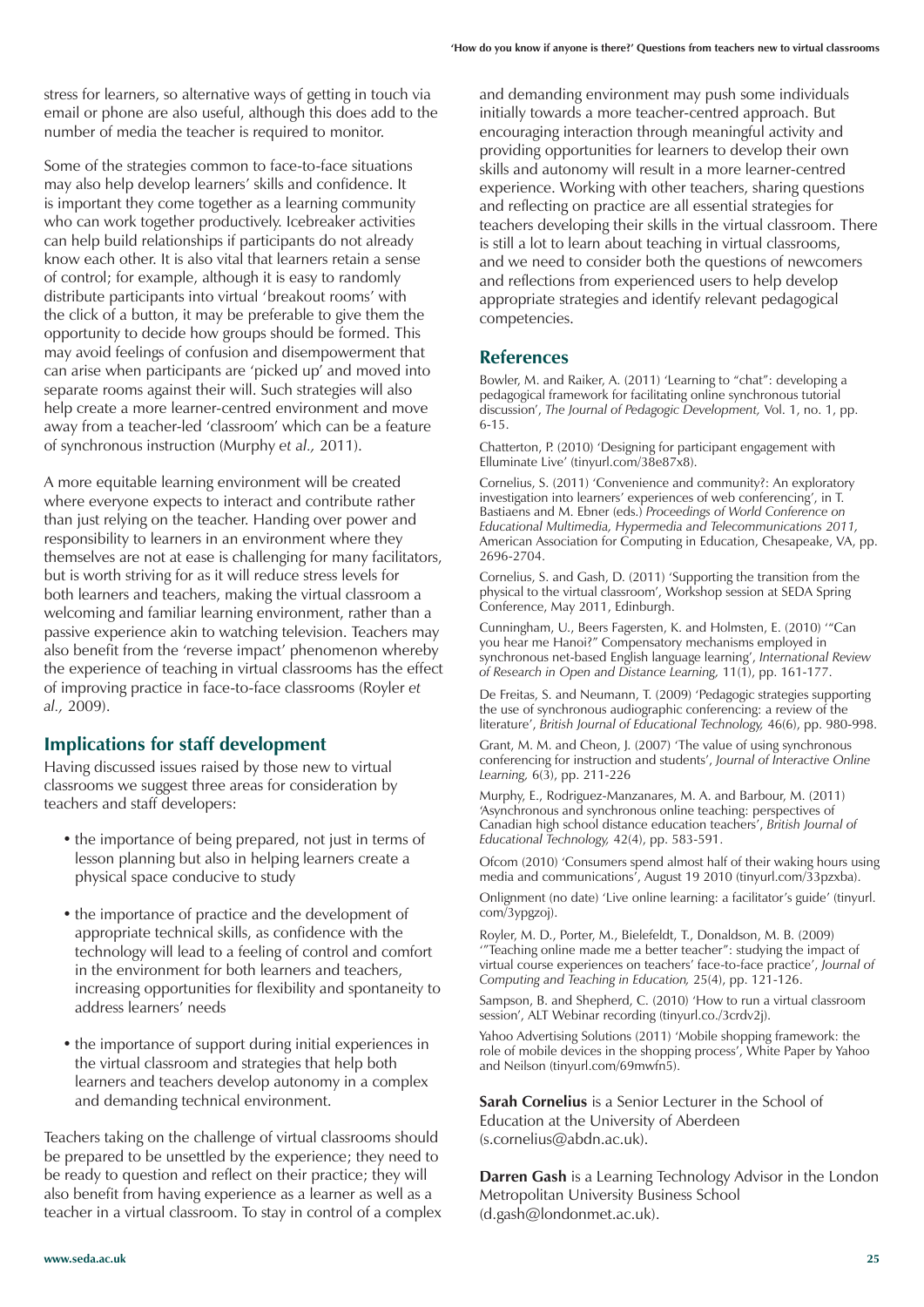# New PDF Award: Leading Programmes

**Jenny Eland,** Birmingham City University

As we all know, Programme Leaders (also known as directors of study, course directors, pathway leaders and other titles too numerous to mention here) have a pivotal role within Higher and Further Education provision. They are expected to lead teams in effective curriculum design and development; to interpret and navigate fast-changing disciplinary, institutional, regional, national and global contexts; to influence colleagues, support staff and managers; to understand and effectively implement quality enhancement frameworks; to timetable effectively making the best use of resources (fight for room allocations) and to ensure an excellent student learning experience – the list is probably endless. In most cases this often comes without clearly defined responsibilities, without the official authority of a line management role and as a first step into HE leadership. Many learn their role through trial and error and some form of knowledge osmosis. The future may be uncertain but what we do know is that change is undeniable and Programme Leaders are faced with a range of new situations which will require complex decisionmaking and inspirational leadership.

This new PDF award has been designed to meet these challenges. Its central purpose is to stimulate and develop participants' leadership knowledge, skills, understanding and application

in order to help them lead their programme teams to produce an outstanding student learning experience. It will be of particular relevance to colleagues who are in, or aspire to be in, a programme or course leadership position. The award aims to enable participants to reflect critically on, and develop further, a creative capacity to work with colleagues and to further enhance programmes and courses in their setting. Attention will be given to the role of the Programme Leader in relation to curriculum design, learning and teaching, quality enhancement and subject mastery.

## **The aims of the award are:**

- To support individuals in their professional development as educational leaders
- To support and recognise individual progress, practice and professional achievement
- To enhance curriculum development and, hence, the student learning experience
- To promote the development of professionals with the knowledge, skills and attributes to effectively lead, nurture and guide educational change and development in the sector.

In addition to the core outcomes and values common to all SEDA PDF awards there are five Specialist Outcomes:

- Reflect critically on the nature of programme leadership and its relationship to context, including influences beyond the course, discipline and institution
- Reflect on appropriate leadership theory in order to enhance practice as a programme leader
- Evaluate models of team effectiveness and consider strategies to lead, influence and enhance team performance
- Evaluate appropriate curriculum design, development and evaluation strategies and consider their application in order to facilitate an excellent student learning experience
- Inform their role with relevant strategy, policy and quality considerations.

This is an exciting and challenging (and possibly overdue) addition to the PDF framework that we hope will enhance the development of you, your colleagues and your institutions. For further information visit the SEDA PDF link  $(http://www.seda.ac.uk!/p=3$  1) or contact Jenny Eland (jenny.eland@bcu.ac.uk).

**Jenny Eland** is Programme Leaders Award Coordinator at Birmingham City University.

## Book Review

**Improving the Student Experience: a practical guide for universities and colleges**

Edited by Michelle Morgan



On first glancing through this book I was a little overwhelmed by its apparent density and the vast amount of case studies. However, on a second, and more in-depth viewing, it proves to be a useful insight for all interested in developing a coherent and effective approach to the student experience. The book is divided into three parts. Part one consists of chapters outlining the higher education landscape and, importantly, Morgan's Student Experience Practitioner Model. Part two has chapters that contain three or four case studies outlining ways in which each stage of the model can be practically applied. Each chapter is bookended with a short opening essay from an expert practitioner and is a short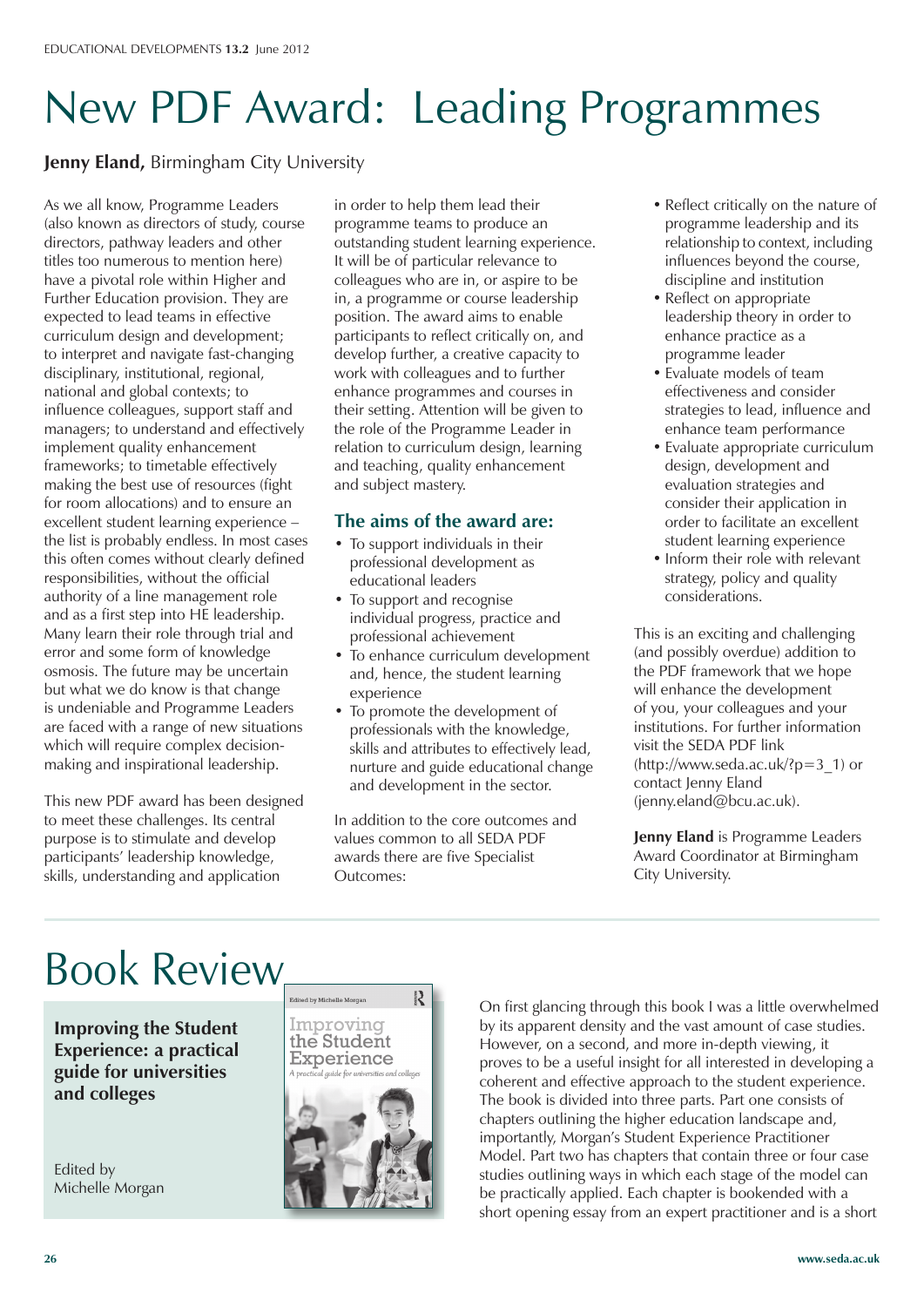conclusion. Part three continues in a similar vein to part two, with chapters containing a short essay, case studies and a conclusion, but this time the chapters focus on the interlinking themes Morgan identifies in part one. The book concludes with an insightful, and brief, chapter looking at future developments in higher education and a very useful further reading list for those wishing to pursue particular topics in more depth.

While it is possible to use this book purely for generating quick ideas to fix specific problems, its real potential can only be properly understood by reading it through. Morgan introduces a new model for approaching the student experience, and central to the success of this model is her conceptualisation of approaching the student experience in a holistic, joined-up way.

The Practitioner Model, in essence, is a more developed and more detailed version of the student life-cycle, which according to Morgan, is not advanced enough to deliver for students on a mass scale. This, I can see sense in. As participation in higher education expands, it is useful for practitioners to have tools that address the student experience in practical and manageable ways. However, as with any model, readers should be aware of the dangers of becoming too bogged down in the separate stages and their definitions. The case studies provide good examples of how the principles of the model can be applied to

different groups of students, and it must be remembered that in our diverse student bodies, one size can never fit all. The model is a useful conceptual tool for framing thoughts and an overall approach to delivering an improved student experience – I found the differentiation between orientation and induction particularly insightful. If practitioners become too welded to analysing the model, then they will miss the key point of it – that the student should be the driving force for activity.

The rest of the book is devoted to a wide array of different case studies, international as well as UK based. The short introductions into each area are helpful for focusing the reader onto the specific issues, whilst not being too dense. The case studies are useful, although vary in detail and information. However, as a set, especially when viewed through the frame of the Practitioner Model, the case studies are very useful at a practical level, hopefully inspiring similar innovation and approaches in institutions around the UK and further afield.

Overall, I found that the book gave a useful framework for the reader to think about how they approach delivering an excellent student experience and provided good worked examples of how to go about achieving it.

**Bethan Payne** is Higher Education Policy Advisor at the National Union of Students.

#### *... Continued from page 28*

educational development during SEDA's lifetime. Looking at the work of figures like, for example, Royce Sadler, Gilly Salmon, Graham Gibbs, Marcia Mentkowski and David Boud, a 'celebrant' will introduce the work of the key influencer and invite two or more discussants to add perspectives about the impact of the work, then the discussion will be opened up to the floor for wider debate. We intend to video the symposium and make the outputs available on the SEDA website, enabling text responses to follow over the rest of the year, perhaps even with inputs from the key influencers themselves!

We are very keen to invite nominations for the seminal thinkers on whom we will focus, together with volunteers to be celebrants and discussants. Please contact sally@sallybrown.net with your ideas and offers.

#### **Gala dinner**

On the night of Saturday 18 May the SEDA@20 Gala dinner will be held

at the Marriott hotel in Leeds: this will be a glitzy occasion at which everyone attending is invited to dress up and celebrate with us. There will be music, dancing, awards, entertainment and surprises with a strong focus on student inputs, for example as musicians. Ideas for the event have been developed to date by Event Management students from Leeds Met working with Sally Brown and Carole Baume, and we aim to use students to help with as many aspects of the event as possible.

Sunday social options for those staying over are likely to include visits to the Yorkshire Sculpture Park, the Hockney exhibition at Saltaire and historic walks round York and Leeds.

#### **Helping us celebrate**

We are very keen to involve SEDA members (old, current and forthcoming) in our celebratory year. Please do try to make some or all of our events, and if you know former members who might be interested in coming along, particularly to the

Gala dinner, please let them know about our plans. We are also keen to build the SEDA archives, so if you have photos or videos of SEDA events and people, or documents or artefacts you think we might not have access to, please let the SEDA office know about them.

Fiona Campbell (F.Campbell@napier. ac.uk) would also like to hear about your personal recollections and reminiscences in text or video form to include within the showcase.

In planning the celebrations, many of us are recognising the significant impact SEDA has had on our lives and we very much hope to mark the occasion of our twentieth birthday with style, energy and purpose, reviewing our achievements but also looking to the future of the organisation too. Join us if you can!

For further suggestions, proposals and ideas, please contact **Sally Brown** (sally@sally-brown.net) and **Liz Shrives** (liz.shrives@btinternet.com)